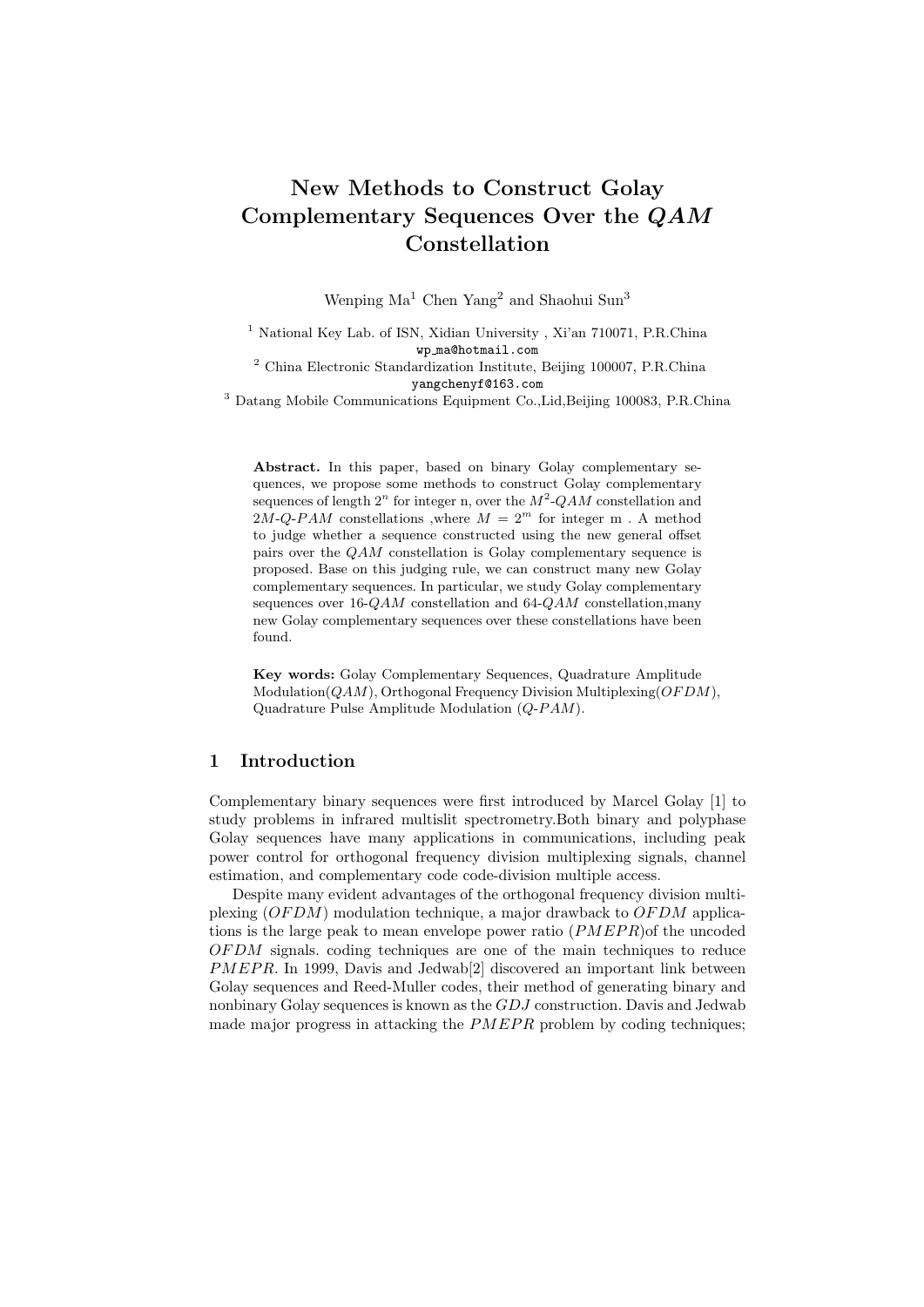they proposed the coding scheme for  $OFDM$  transmission for  $2<sup>h</sup>$ -ary  $PSK$  modulation to reduce the  $PMEPR$ . In 2000, Tarokh and Jafarkhani $[6]$  introduced a geometric approach to the offset selection problem for  $PSK$  modulation. In 2000, Paterson and Tarokh[5] found the lower bound on the achievable rate of a code of a given length, the minimum Euclidean distance and the maximum peak-toaverage power ratio ( $PAPR$ ). 1n 2001, Ro $\beta$ ing and Tarokh[7] made significant progress on the construction of complementary sequences for both amplitude and phase modulation. 1n 2003, Chong, Venkataramani, and Tarokh[8] explicitly constructed 16-QAM complementary sequences using cosets of second order Reed-Muller codes by setting up the two coordinates. 1n 2003, Tarokh and Sadjadpour<sup>[9]</sup> derived the upper bound for the  $PEP$  for square  $M-QAM$  Golay sequences under the assumption that all the symbols are equiprobable. 1n 2006, Heekwan Lee and Solomon W.Golomb extended the constructions of 16-QAM Golay sequences to  $64\text{-}QAM$  constellation using the offsets discovered in [10]. 1n 2008, M. Anand and P. Vijay Kumar[11] studied the low correlation sequences over the  $QAM$  constellation. In 2008, Ying Li [15, 16] gave some corrections for the sequence pairing descriptions of  $16-QAM$  and  $64-QAM$ , he proposed two conjectures to describe the new offset pairs and enumerate all known first order offset pairs.

In this paper, we study how to construct  $M^2$ -QAM Golay complementary sequences and  $2M$ -Q-P $AM$  Golay complementary sequences by binary Golay complementary sequences. we extend the techniques constructing 16-QAM Golay sequences and  $64-QAM$  Golay sequences using the offsets discovered in [7, 10]to construct Golay complementary sequences over  $M^2$ -QAM constellations and  $2M-Q-PAM$  constellations. We propose a sufficient condition to judge whether the sequence constructed by binary complementary sequences is Golay complementary sequence. Because  $16\text{-}QAM$  and  $64\text{-}QAM$  are widely applied in the modern communications, we consider how to construct Golay complementary sequences over  $16\text{-}QAM$  and  $64\text{-}QAM$  in particular. Some sufficient conditions are given to judge whether a sequence using new offset pairs over  $16\text{-}QAM$  constellation and 64-QAM constellation is Golay complementary, many new Golay complementary sequences over 16-QAM and 64-QAM have been found.

# 2 The Golay Complementary Sequences over  $M^2$ -QAM constellation

The  $M^2$ -QAM constellation is the set

$$
\{a+bj | -(M-1) \le a, b \le M-1, a, b \text{ odd}\}.
$$

Where  $M = 2^m$ , and this constellation can alternately be described as

$$
\{\sum_{k=0}^{m-1} 2^k (-1)^{a_k^1} + j \sum_{k=0}^{m-1} 2^k (-1)^{a_k^2} | a_k^1, a_k^2 \in Z_2, k = 0, 1, \cdots, m-1\}
$$

These representations suggest that binary sequences can be used to construct the Golay complementary sequences over  $M^2$ -QAM constellation.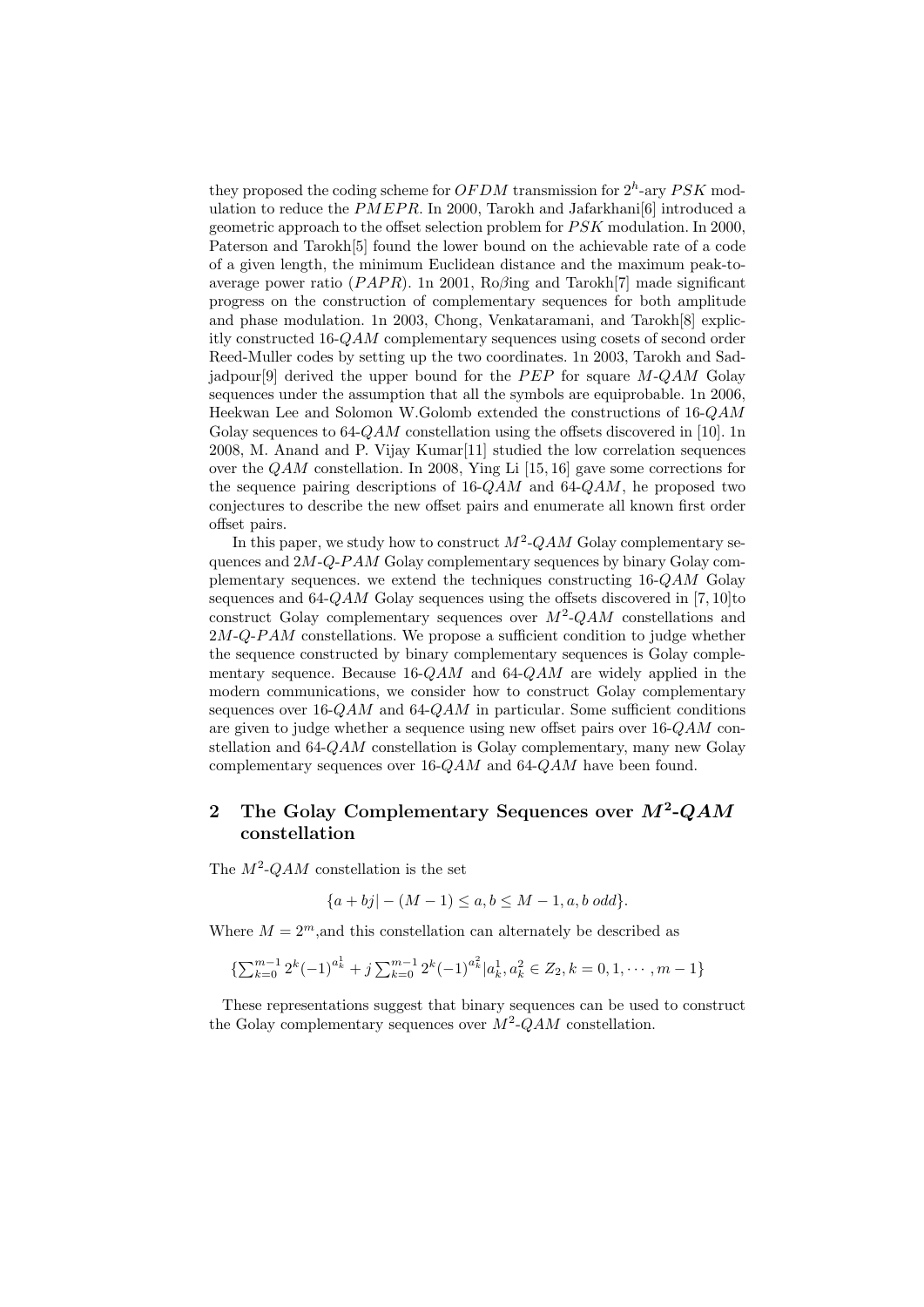**Theorem 1.** Let  $A(x) = \sum_{k=1}^{n-1} x_{\pi(k)} x_{\pi(k+1)} + \sum_{k=1}^{n} c_k x_k + c$ ,

$$
a_k^1(x) = A(x) + s_k^1(x), \ a_k^2(x) = A(x) + s_k^2(x), k = 0, 1, \cdots, m - 1.
$$

Where  $c_k \in Z_2, c \in Z_2, \pi$  is a permutation from  $\{1, 2, \cdots, n\}$  to  $\{1, 2, \cdots, n\}$ ,

- $s_k^1(x)$ ,  $s_k^2(x)$  and  $\mu(x)$  satisfy the following cases.
- **Case I:**  $s_k^1(x) = d_{k,0}^{(1)} + d_{k,1}^{(1)}$  $s_k^{(1)}x_{\pi(1)}, s_k^{2}(x) = d_{k,0}^{(2)} + d_{k,1}^{(2)}$  $x_{k,1}^{(2)}x_{\pi(1)},$

$$
\mu(x) = x_{\pi(n)}.
$$

**Case II:**  $s_k^1(x) = d_{k,0}^{(1)} + d_{k,1}^{(1)}$  $s_k^{(1)}x_{\pi(n)},\ s_k^{2}(x)=d_{k,0}^{(2)}+d_{k,1}^{(2)}$  $x_{k,1}^{(2)} x_{\pi(n)},$ 

 $\mu(x) = x_{\pi(1)}$ .

**Case III:**  $s_k^1(x) = d_{k,0}^{(1)} + x_{\pi(\omega)} + x_{\pi(\omega+1)}, \quad s_k^2(x) = d_{k,0}^{(2)} + x_{\pi(\omega)} + x_{\pi(\omega+1)},$ with  $1 \leq \omega \leq n-1$ ,  $\mu(x) = x_{\pi(1)}$  or  $\mu(x) = x_{\pi(n)}$ . Where  $d_k^{(1)}$  $k_{k,0}^{(1)}, d_{k,0}^{(2)} \in Z_2$  ,  $k = 0, 1, \cdots, m - 1$ .

# Case IV :

$$
s_k^1(x) = d_{k,0}^{(1)} + (x_{\pi(\omega_1)} + x_{\pi(\omega_1+1)}) + (x_{\pi(\omega_2)} + x_{\pi(\omega_2+1)}) + \dots + (x_{\pi(\omega_l)} + x_{\pi(\omega_l+1)}),
$$
  
\n
$$
s_k^2(x) = d_{k,0}^{(2)} + (x_{\pi(\omega_1)} + x_{\pi(\omega_1+1)}) + (x_{\pi(\omega_2)} + x_{\pi(\omega_2+1)}) + \dots + (x_{\pi(\omega_l)} + x_{\pi(\omega_l+1)}),
$$
  
\nwith  $1 \le \omega_1 < \omega_1 + 1 < \omega_1 + 2 < \omega_2 < \omega_2 + 1 < \omega_2 + 2 < \dots < \omega_l \le n - 1,$ 

 $\mu(x) = x_{\pi(1)}$  or  $\mu(x) = x_{\pi(n)}$ ,

where  $d_{k,\text{f}}^{(1)}$  $d_{k,0}^{(1)}, d_{k,0}^{(2)} \in Z_2, k = 0, 1.$ 

Then the  $M^2$ -QAM sequences

$$
c_i = \sum_{k=0}^{m-1} 2^k (-1)^{a_k^1(i)} + j \sum_{k=0}^{m-1} 2^k (-1)^{a_k^2(i)},
$$
  

$$
d_i = \sum_{k=0}^{m-1} 2^k (-1)^{b_k^1(i)} + j \sum_{k=0}^{m-1} 2^k (-1)^{b_k^2(i)}, \text{ with } M = 2^m,
$$

are Golay complementary sequences.

Proof: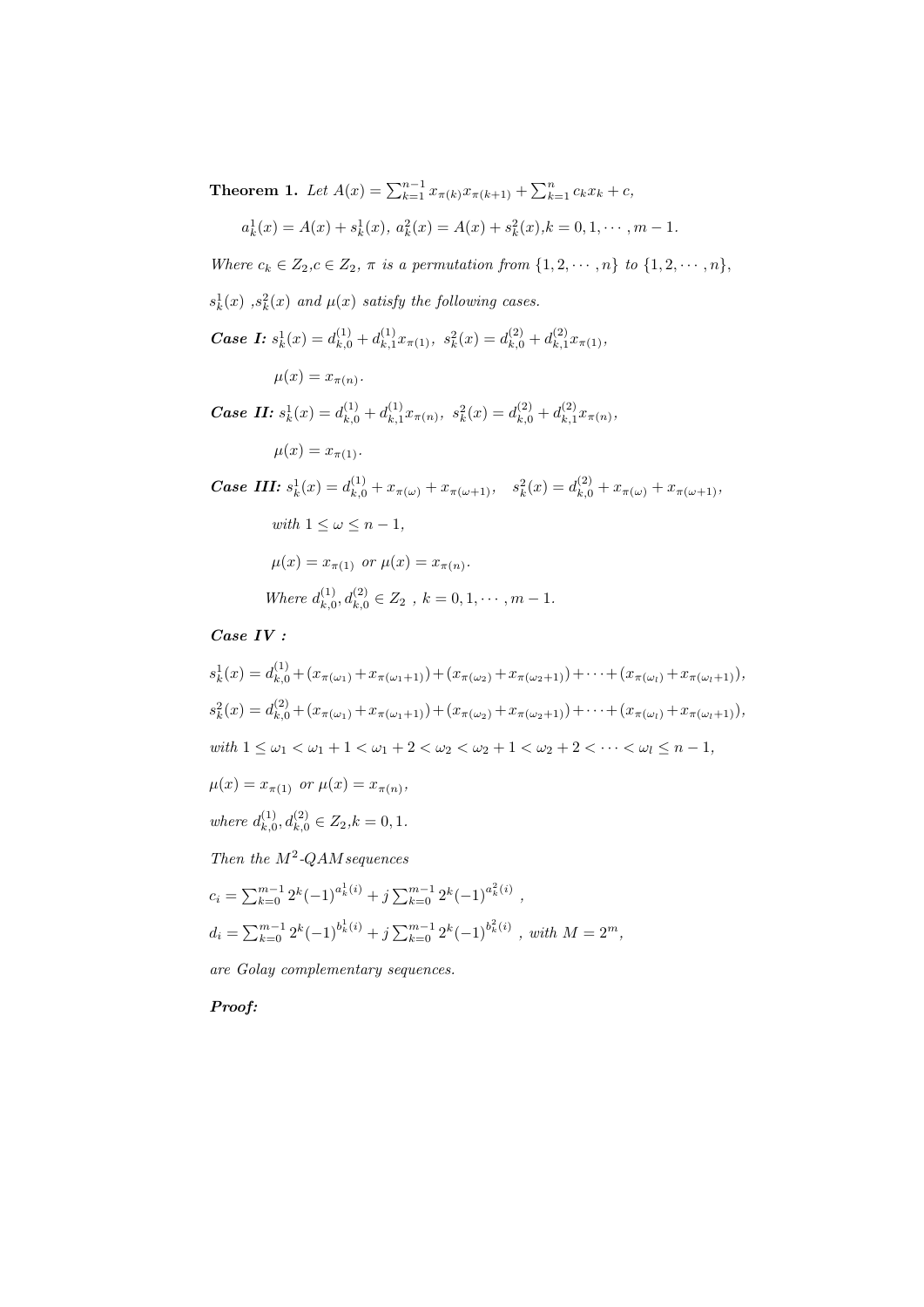Case I:

$$
C_c(\tau) = \sum_{i=0}^{2^n - 1 - \tau} c_i c_{i+\tau}^*
$$
  
\n
$$
= \sum_{i=0}^{2^n - 1 - \tau} \left[ \sum_{k=0}^{m-1} 2^k (-1)^{a_k^1(i)} + j \sum_{k=0}^{m-1} 2^k (-1)^{a_k^2(i)} \right] \times
$$
  
\n
$$
\left[ \sum_{k=0}^{m-1} 2^k (-1)^{a_k^1(i+\tau)} - j \sum_{k=0}^{m-1} 2^k (-1)^{a_k^2(i+\tau)} \right]
$$
  
\n
$$
= \sum_{k=0}^{m-1} 2^{2k} (C_{a_k^1}(\tau) + C_{a_k^2}(\tau)) + \sum_{k,f,k \neq f} 2^{k+f} (C_{a_k^1, a_f^1}(\tau) + C_{a_k^2, a_f^2}(\tau))
$$
  
\n
$$
+ j \sum_{k,f} 2^{k+f} (C_{a_k^2, a_f^1}(\tau) - C_{a_k^1, a_f^2}(\tau))
$$

Similarly,

$$
C_d(\tau) = \sum_{i=0}^{2^n - 1 - \tau} d_i d_{i+\tau}^*
$$
  
=  $\sum_{k=0}^{m-1} 2^{2k} (C_{b_k^1}(\tau) + C_{b_k^2}(\tau)) + \sum_{k, f, k \neq f} 2^{k+f} (C_{b_k^1, b_f^1}(\tau) + C_{b_k^2, b_f^2}(\tau))$   
+  $j \sum_{k, f} 2^{k+f} (C_{b_k^2, b_f^1}(\tau) - C_{b_k^1, b_f^2}(\tau))$ 

For  $\tau > 0$ ,

$$
C_c(\tau) + C_d(\tau) = \sum_{k,f,k \neq f} 2^{k+f} (C_{a_k^1, a_f^1}(\tau) + C_{a_k^2, a_f^2}(\tau) + C_{b_k^1, b_f^1}(\tau) + C_{b_k^2, b_f^2}(\tau))
$$
  
+ $j \sum_{k,f} 2^{k+f} (C_{a_k^2, a_f^1}(\tau) + C_{b_k^2, b_f^1}(\tau) - C_{a_k^1, a_f^2}(\tau) - C_{b_k^1, b_f^2}(\tau))$ 

$$
C_{a_k^1, a_f^1}(\tau) + C_{a_f^1, a_k^1}(\tau) + C_{b_k^1, b_f^1}(\tau) + C_{b_f^1, b_k^1}(\tau)
$$
  
\n
$$
= \sum_{i=0}^{2^n - 1 - \tau} (-1)^{A(i) + d_{k,0}^{(1)} + d_{k,1}^{(1)}(i)_{\pi(1)} + A(i+\tau) + d_{f,0}^{(1)} + d_{f,1}^{(1)}(i+\tau)_{\pi(1)}}
$$
  
\n
$$
+ \sum_{i=0}^{2^n - 1 - \tau} (-1)^{A(i) + d_{f,0}^{(1)} + d_{f,1}^{(1)}(i)_{\pi(1)} + A(i+\tau) + d_{k,0}^{(1)} + d_{k,0}^{(1)}(i+\tau)_{\pi(1)}}
$$
  
\n
$$
+ \sum_{i=0}^{2^n - 1 - \tau} (-1)^{A(i) + d_{k,0}^{(1)} + d_{k,1}^{(1)}(i)_{\pi(1)} + (i)_{\pi(n)} + A(i+\tau) + d_{f,0}^{(1)} + d_{f,1}^{(1)}(i+\tau)_{\pi(1)} + (i+\tau)_{\pi(n)}}
$$
  
\n
$$
+ \sum_{i=0}^{2^n - 1 - \tau} (-1)^{A(i) + d_{f,0}^{(1)} + d_{f,1}^{(1)}(i)_{\pi(1)} + (i)_{\pi(n)} + A(i+\tau) + d_{k,0}^{(1)} + d_{k,1}^{(1)}(i+\tau)_{\pi(1)} + (i+\tau)_{\pi(n)}}
$$
  
\n
$$
= \sum_{i=0}^{2^n - 1 - \tau} (-1)^{A(i) + A(i+\tau)} [(-1)^{d_{k,0}^{(1)} + d_{k,1}^{(1)}(i)_{\pi(1)} + d_{f,0}^{(1)} + d_{f,1}^{(1)}(i+\tau)_{\pi(1)}}
$$
  
\n
$$
+ (-1)^{d_{f,0}^{(1)} + d_{f,1}^{(1)}(i)_{\pi(1)} + d_{k,0}^{(1)} + d_{k,1}^{(1)}(i+\tau)_{\pi(1)} ] \times [1 + (-1)^{(i)_{\pi(n)} + (i+\tau)_{\pi(n)}]}
$$

$$
If (i)_{\pi(n)} \neq (i+\tau)_{\pi(n)}, then 1 + (-1)^{(i)_{\pi(n)} + (i+\tau)_{\pi(n)}} = 0.
$$
  
If (i)\_{\pi(n)} = (i+\tau)\_{\pi(n)}, Let \nu denote the largest index for which (i)\_{\pi(\nu)} \neq (i+\tau)\_{\pi(n)}, then 
$$
[i]_{\pi(n)} \neq (i+\tau)_{\pi(n)}, then
$$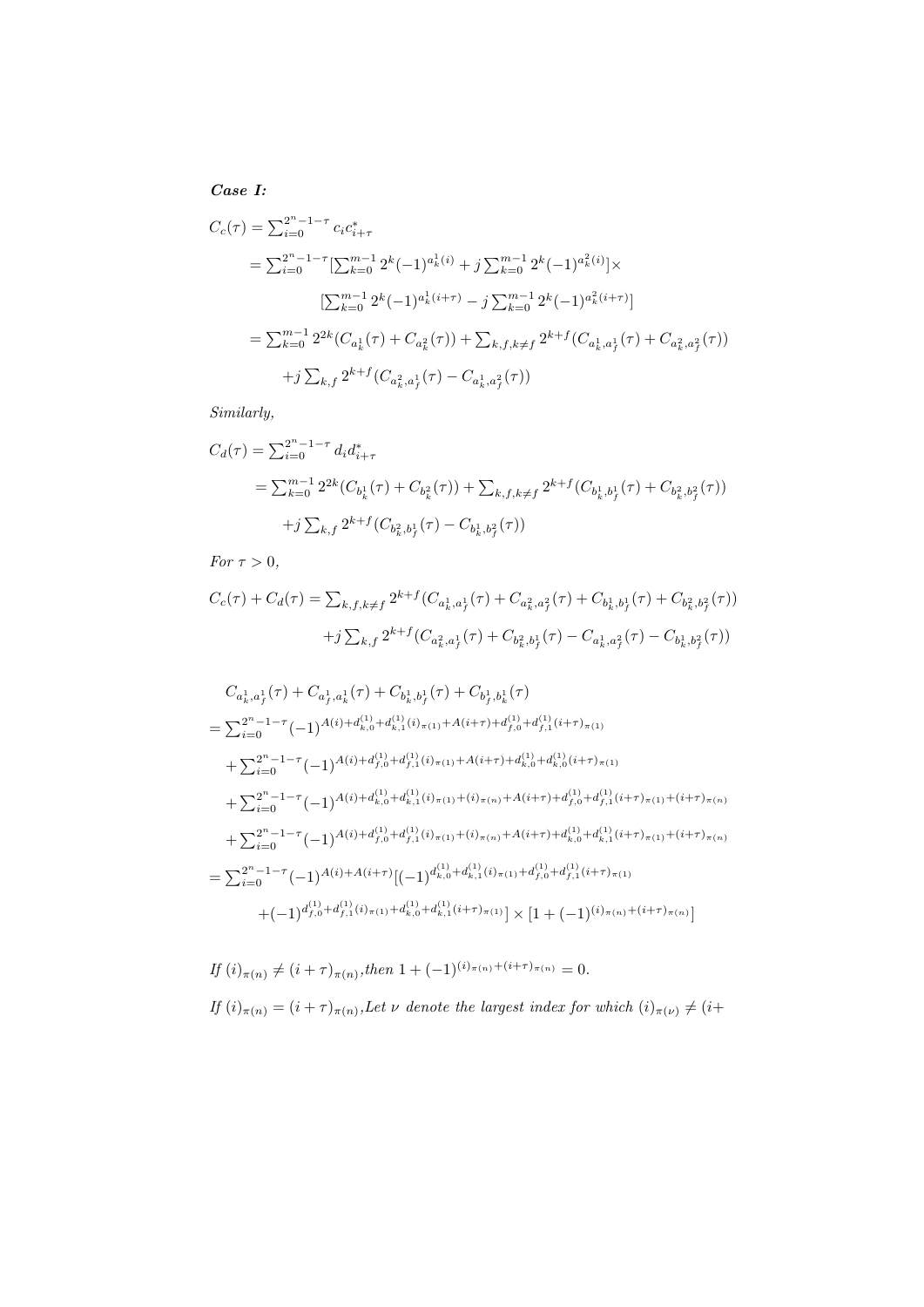$(\tau)_{\pi(\nu)},$  then  $(i)_{\pi(k)} = (i+\tau)_{\pi(k)}, \nu < k \leq n$ . Let i' denote indexes whose

binary representations differ from those of *i* only at position  $\pi(\nu + 1)$ . Similar to the Proof in [1], we obtain  $(-1)^{A(i)+A(i+\tau)} = -(-1)^{A(i')+A(i'+\tau)}$ .  $Obviously, \nu + 1 \neq 1$ , then

$$
(-1)^{d_{k,0}^{(1)} + d_{k,1}^{(1)}(i)_{\pi(1)} + d_{f,0}^{(1)} + d_{f,1}^{(1)}(i+\tau)_{\pi(1)}} + (-1)^{d_{f,0}^{(1)} + d_{f,1}^{(1)}(i)_{\pi(1)} + d_{k,0}^{(1)} + d_{k,1}^{(1)}(i+\tau)_{\pi(1)}} = (-1)^{d_{k,0}^{(1)} + d_{k,1}^{(1)}(i')_{\pi(1)} + d_{f,0}^{(1)} + d_{f,1}^{(1)}(i'+\tau)_{\pi(1)}} + (-1)^{d_{f,0}^{(1)} + d_{f,1}^{(1)}(i')_{\pi(1)} + d_{k,0}^{(1)} + d_{k,1}^{(1)}(i'+\tau)_{\pi(1)}}
$$

Thus,

$$
C_{a_k^1,a_f^1}(\tau)+C_{a_f^1,a_k^1}(\tau)+C_{b_k^1,b_f^1}(\tau)+C_{b_f^1,b_k^1}(\tau)=0
$$

Similarly,we have,

$$
C_{a_k^2, a_f^1}(\tau) + C_{b_k^2, b_f^1}(\tau) - C_{a_k^1, a_f^2}(\tau) - C_{b_k^1, b_f^2}(\tau)
$$
  
\n
$$
= \sum_{i=0}^{2^n - 1 - \tau} (-1)^{A(i) + d_{k,0}^{(2)} + d_{k,1}^{(2)}(i)_{\pi(1)} + A(i+\tau) + d_{f,0}^{(1)} + d_{f,1}^{(1)}(i+\tau)_{\pi(1)}}
$$
  
\n
$$
- \sum_{i=0}^{2^n - 1 - \tau} (-1)^{A(i) + d_{k,0}^{(1)} + d_{k,1}^{(1)}(i)_{\pi(1)} + A(i+\tau) + d_{f,0}^{(2)} + d_{f,0}^{(2)}(i+\tau)_{\pi(1)}}
$$
  
\n
$$
+ \sum_{i=0}^{2^n - 1 - \tau} (-1)^{A(i) + d_{k,0}^{(2)} + d_{k,1}^{(2)}(i)_{\pi(1)} + (i)_{\pi(n)} + A(i+\tau) + d_{f,0}^{(1)} + d_{f,1}^{(1)}(i+\tau)_{\pi(1)} + (i+\tau)_{\pi(n)}}
$$
  
\n
$$
- \sum_{i=0}^{2^n - 1 - \tau} (-1)^{A(i) + d_{k,0}^{(1)} + d_{k,1}^{(1)}(i)_{\pi(1)} + (i)_{\pi(n)} + A(i+\tau) + d_{f,0}^{(2)} + d_{f,1}^{(2)}(i+\tau)_{\pi(1)} + (i+\tau)_{\pi(n)}}
$$
  
\n
$$
= \sum_{i=0}^{2^n - 1 - \tau} (-1)^{A(i) + A(i+\tau)} [(-1)^{d_{k,0}^{(2)} + d_{k,1}^{(2)}(i)_{\pi(1)} + d_{f,0}^{(1)} + d_{f,1}^{(1)}(i+\tau)_{\pi(1)}}]
$$
  
\n
$$
-(-1)^{d_{k,0}^{(1)} + d_{k,1}^{(1)}(i)_{\pi(1)} + d_{f,0}^{(2)} + d_{f,1}^{(2)}(i+\tau)_{\pi(1)}}] \times [1 + (-1)^{(i)_{\pi(n)} + (i+\tau)_{\pi(n)}}]
$$

 $= 0$ 

Thus,

$$
C_c(\tau) + C_d(\tau) = 0
$$

Case II:The proof is similar to the proof in the case I. **Case III:**In the Case III, we have  $(i)_{\pi(\nu)} + (i + \tau)_{\pi(\nu)} = 1$ ,  $(i)_{\pi(\nu+1)} = (i+\tau)_{\pi(\nu+1)} = 1 + (i')_{\pi(\nu+1)} = 1 + (i'+\tau)_{\pi(\nu+1)}$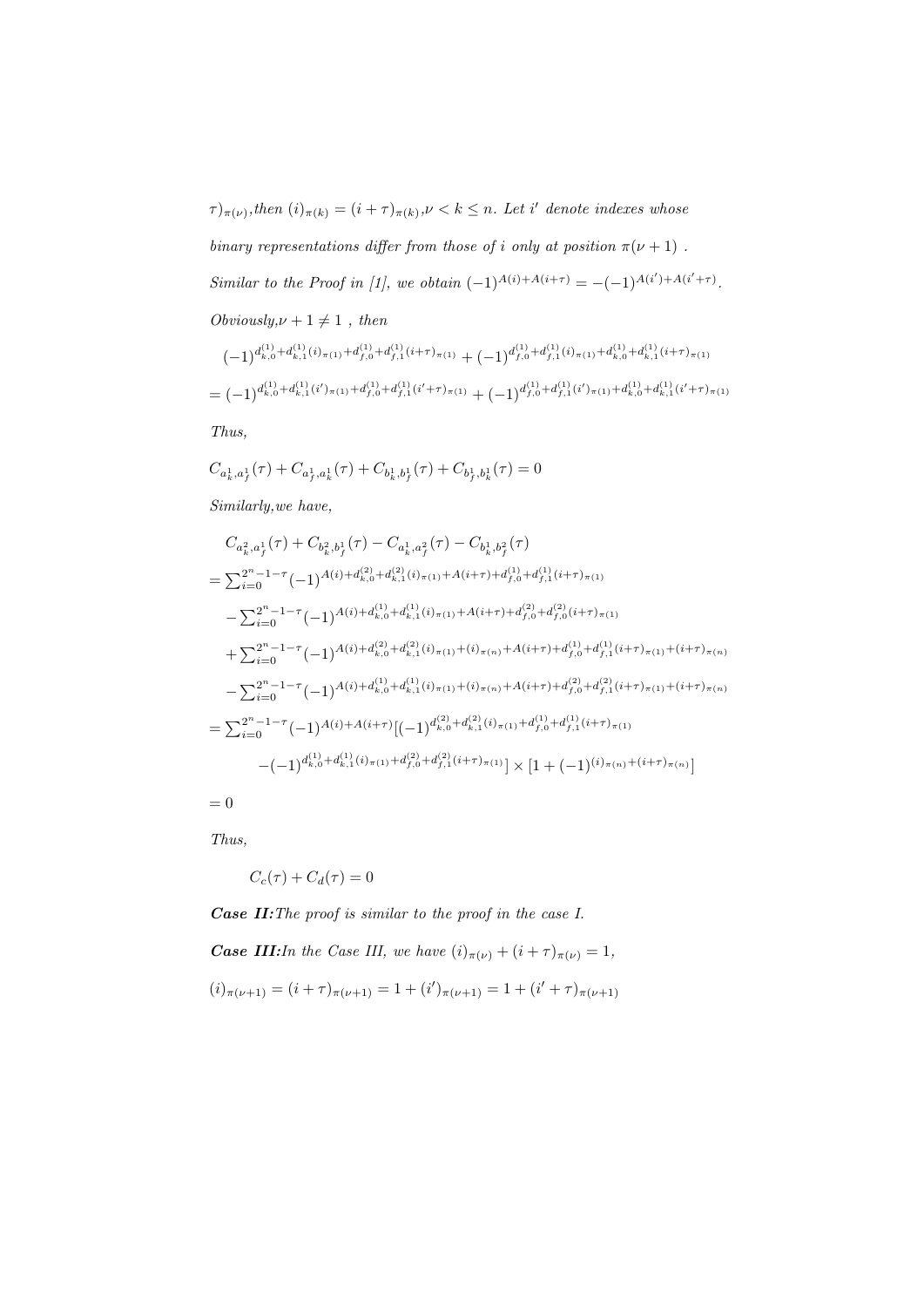It is easy to verify the following three equations.

$$
(-1)^{d_{k,0}^{(1)} + (i_{\pi(\omega)} + i_{\pi(\omega+1)}) + d_{f,0}^{(1)} + ((i+\tau)_{\pi(\omega)} + (i+\tau)_{\pi(\omega+1)})}
$$
  
+ 
$$
(-1)^{d_{f,0}^{(1)} + (i_{\pi(\omega)} + i_{\pi(\omega+1)}) + d_{k,0}^{(1)} + ((i+\tau)_{\pi(\omega)} + (i+\tau)_{\pi(\omega+1)})}
$$
  
= 
$$
(-1)^{d_{k,0}^{(1)} + (i'_{\pi(\omega)} + i'_{\pi(\omega+1)}) + d_{f,0}^{(1)} + ((i'+\tau)_{\pi(\omega)} + (i'+\tau)_{\pi(\omega+1)})}
$$
  
+ 
$$
(-1)^{d_{f,0}^{(1)} + (i'_{\pi(\omega)} + i'_{\pi(\omega+1)}) + d_{k,0}^{(1)} + ((i'+\tau)_{\pi(\omega)} + (i'+\tau)_{\pi(\omega+1)})}
$$
  

$$
(-1)^{d_{k,0}^{(2)} + (i_{\pi(\omega)} + i_{\pi(\omega+1)}) + d_{k,0}^{(1)} + ((i+\tau)_{\pi(\omega)} + (i+\tau)_{\pi(\omega+1)})}
$$
  
- 
$$
(-1)^{d_{k,0}^{(1)} + (i_{\pi(\omega)} + i_{\pi(\omega+1)}) + d_{k,0}^{(2)} + ((i+\tau)_{\pi(\omega)} + (i+\tau)_{\pi(\omega+1)})}
$$
  
= 0

$$
(-1)^{d_{k,0}^{(2)} + (i_{\pi(\omega)} + i_{\pi(\omega+1)}) + d_{f,0}^{(1)} + ((i+\tau)_{\pi(\omega)} + (i+\tau)_{\pi(\omega+1)})}
$$
  
\n
$$
-(-1)^{d_{k,0}^{(1)} + (i_{\pi(\omega)} + i_{\pi(\omega+1)}) + d_{f,0}^{(2)} + ((i+\tau)_{\pi(\omega)} + (i+\tau)_{\pi(\omega+1)})}
$$
  
\n
$$
+(-1)^{d_{f,0}^{(2)} + (i_{\pi(\omega)} + i_{\pi(\omega+1)}) + d_{k,0}^{(1)} + ((i+\tau)_{\pi(\omega)} + (i+\tau)_{\pi(\omega+1)})}
$$
  
\n
$$
-(-1)^{d_{f,0}^{(1)} + (i_{\pi(\omega)} + i_{\pi(\omega+1)}) + d_{k,0}^{(2)} + ((i+\tau)_{\pi(\omega)} + (i+\tau)_{\pi(\omega+1)})}
$$

$$
= 0
$$

$$
\begin{split} &C_{a_k^1,a_f^1}(\tau)+C_{a_f^1,a_k^1}(\tau)+C_{b_k^1,b_f^1}(\tau)+C_{b_f^1,b_k^1}(\tau)=0\\ &C_{a_k^2,a_k^1}(\tau)+C_{b_k^2,b_k^1}(\tau)-C_{a_k^1,a_k^2}(\tau)-C_{b_k^1,b_k^2}(\tau)=0\\ &C_{a_k^2,a_f^1}(\tau)+C_{b_k^2,b_f^1}(\tau)-C_{a_k^1,a_f^2}(\tau)-C_{b_k^1,b_f^2}(\tau)\\ &+C_{a_f^2,a_k^1}(\tau)+C_{b_f^2,b_k^1}(\tau)-C_{a_f^1,a_k^2}(\tau)-C_{b_f^1,b_k^2}(\tau)=0,\\ &k\neq f. \end{split}
$$

Thus,

$$
C_c(\tau) + C_d(\tau) = 0
$$

Case IV: the proof is similar to the proof in the case III.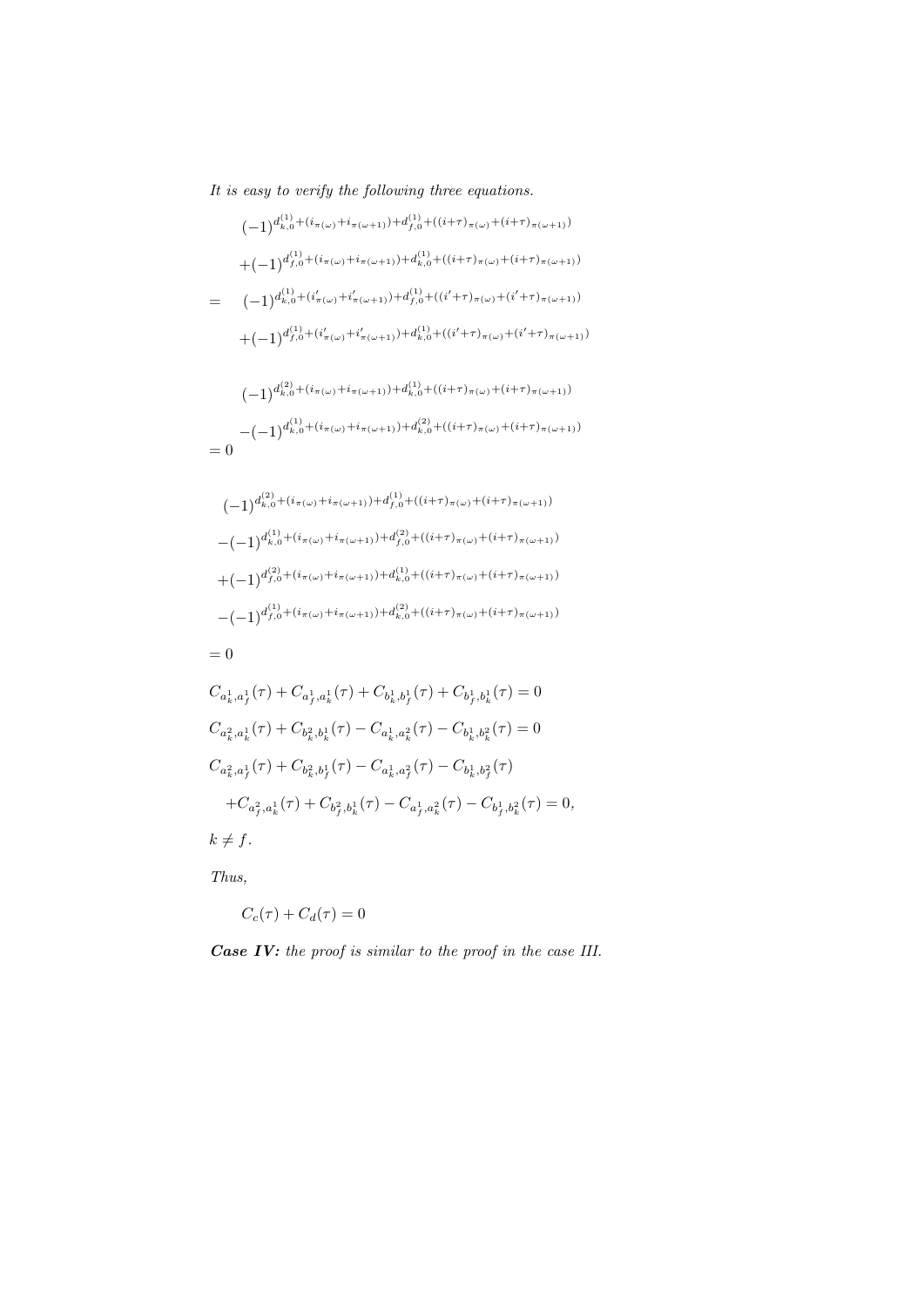## 3 The Golay Complementary Sequences over Q-PAM constellation

The class of  $Q$ -PAM constellation is the subset of the  $M^2$ -QAM constellation of size  $2M = 2^{m+1}$  having representation

$$
\{[(-1)^{a_0^1}+j(-1)^{a_0^2}](1+\sum_{k=1}^{m-1}2^k(-1)^{a_k})|a_0^1,a_0^2\in Z_2,a_k\in Z_2,k=1,2,\cdots,m-1\}
$$

These representations suggest that binary sequences be used to construct the Golay complementary sequences over  $2M-Q$ - $PAM$  constellations.

**Theorem 2.** Let  $A(x) = \sum_{k=1}^{n-1} x_{\pi(k)} x_{\pi(k+1)} + \sum_{k=1}^{n} c_k x_k + c$ ,  $a_0^1(x) = A(x) + s_0^1(x), a_0^2(x) = A(x) + s_0^2(x),$  $b_0^1(x) = A(x) + s_0^1(x) + \mu(x), b_0^2(x) = A(x) + s_0^2(x) + \mu(x)$ 

Where  $c_k \in Z_2$ ,  $c \in Z_2, \pi$  is a permutation from  $\{1, 2, \dots, n\}$  to  $\{1, 2, \dots, n\}$ ,

 $s_k^1(x), s_k^2(x)$  and  $\mu(x)$  satisfy the following cases.

**Case I:**  $s_0^1(x) = d_{1,0}^{(0)} + d_{1,1}^{(0)} x_{\pi(1)}, s_0^2(x) = d_{2,0}^{(0)} + d_{2,1}^{(0)} x_{\pi(1)},$  $s^{(k)}(x) = d_0^{(k)} + d_1^{(k)} x_{\pi(1)}, k = 1, \cdots, m-1,$  $\mu(x)=x_{\pi(n)}$ .

*Case II:*  $s_0^1(x) = d_{1,0}^{(0)} + d_{1,1}^{(0)} x_{\pi(n)}, s_0^2(x) = d_{2,0}^{(0)} + d_{2,1}^{(0)} x_{\pi(n)},$  $s^{(k)}(x) = d_0^{(k)} + d_1^{(k)} x_{\pi(n)}, k = 1, \cdots, m-1,$ 

$$
\mu(x) = x_{\pi(1)}.
$$

**Case III:**  $s_0^0(x) = x_{\pi(\omega_1)} + x_{\pi(\omega_1+1)}, s_0^1(x) = 1 + x_{\pi(\omega_1)} + x_{\pi(\omega_1+1)},$  $s^{(k)}(x) = d_0^{(k)} + (x_{\pi(\omega_2)} + x_{\pi(\omega_2+1)}) + \cdots + (x_{\pi(\omega_l)} + x_{\pi(\omega_l+1)}),$  $k = 1, \dots, m - 1, 1 \leq \omega_1 \leq \omega_1 + 1 \leq \omega_1 + 2 \leq \dots \leq \omega_l \leq \omega_l + 1 \leq \omega_l + 2 \leq n - 1,$  $\mu(x) = x_{\pi(1)}$  or  $\mu(x) = x_{\pi(n)}$ . Where  $d_0^{(k)}$ ,  $d_1^{(k)} \in Z_2$ ,  $k = 1, \dots, m - 1$ .

Then the 2M-Q-PAM sequences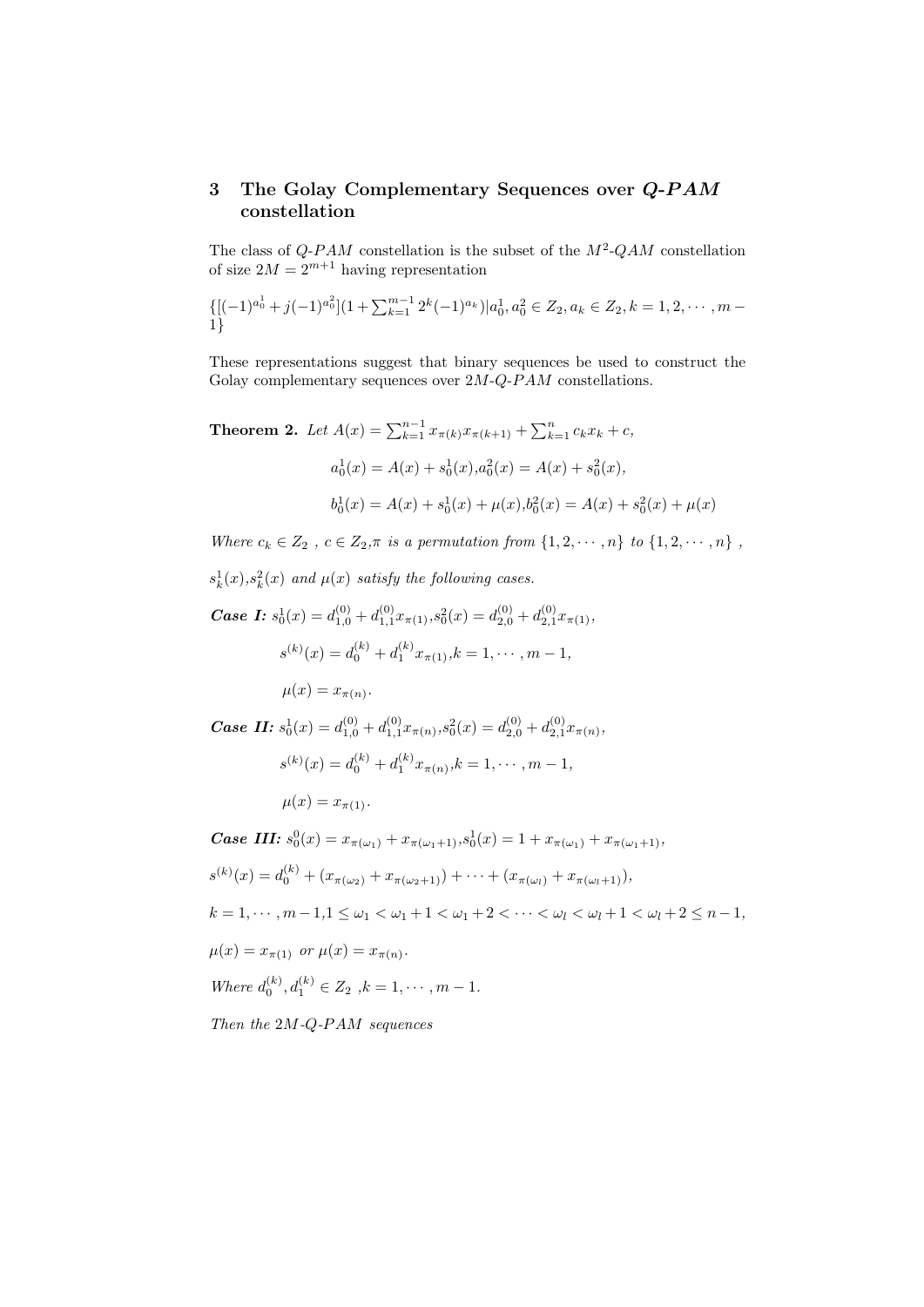$$
c(x) = \sqrt{2j} [(-1)^{a_0^1(x)} + j(-1)^{a_0^2(x)}] (1 + \sum_{k=1}^{m-1} 2^k (-1)^{s^{(k)}(x)}) ,
$$
  

$$
d(x) = \sqrt{2j} [(-1)^{b_0^1(x)} + j(-1)^{b_0^2(x)}] (1 + \sum_{k=1}^{m-1} 2^k (-1)^{s^{(k)}(x)}) , where M = 2^m
$$

are Golay complementary sequences.

The proof of the theorem 2 is similar to the proof of the theorem 1.

## 4 Golay Complementary Sequences over  $QAM$ constellation Constructed by New Offset Pairs

In the following, we consider the problem how to construct Golay complementary sequences over  $QAM$  constellation by general offset pairs. A sufficient condition is proposed to judge whether a sequence constructed by general offset pairs over QAM constellation is Golay complementary sequence.

Let 
$$
A(x) = \sum_{k=1}^{n-1} x_{\pi(k)} x_{\pi(k+1)} + \sum_{k=1}^{n} c_k x_k + c
$$
,  
\n $a_k^1(x) = A(x) + s_k^1(x)$ ,  
\n $a_k^2(x) = A(x) + s_k^2(x)$ ,  
\n $b_k^1(x) = A(x) + a_k^1(x) + \mu(x)$ ,  
\n $b_k^2(x) = A(x) + a_k^2(x) + \mu(x)$ ,

Where  $c_l \in Z_2, l = 1, 2, \cdots, n$ ,  $c \in Z_2, \pi$  is a permutation from  $\{1, 2, \cdots, n\}$ 

to  $\{1, 2, \dots, n\}$ ,  $s_k^1(x)$ ,  $s_k^2(x)$  and  $\mu(x)$  satisfy the following cases.  $s_k^1(x) = d_{k,0}^{(1)} + d_{k,1}^{(1)}$  $d_{k,1}^{(1)}x_{\pi(\omega_1)}+d_{k,2}^{(1)}$  $x_{k,2}^{(1)}x_{\pi(\omega_2)} + \cdots + d_{k,l}^{(1)}x_{\pi(\omega_l)},$  $s_k^2(x) = d_{k,0}^{(2)} + d_{k,1}^{(2)}$  $d_{k,1}^{(2)}x_{\pi(\omega_1)}+d_{k,2}^{(2)}$  $h_{k,2}^{(2)}x_{\pi(\omega_2)} + \cdots + d_{k,l}^{(2)}x_{\pi(\omega_l)},$  $\mu(x) = x_{\pi(1)}$  or  $\mu(x) = x_{\pi(n)}$ , where  $d_{k,j}^{(1)}, d_{k,j}^{(2)} \in Z_2, k = 0, 1, \cdots, m-1, j = 0, 1, \cdots, l.$ We construct  $M^2$ - $QAM$  sequences  $c_i = \sum_{k=0}^{m-1} 2^k (-1)^{a_k^1(i)} + j \sum_{k=0}^{m-1} 2^k (-1)^{a_k^2(i)},$ 

$$
d_i = \sum_{k=0}^{m-1} 2^k (-1)^{b_k^1(i)} + j \sum_{k=0}^{m-1} 2^k (-1)^{b_k^2(i)},
$$
 where  $M = 2^m$ .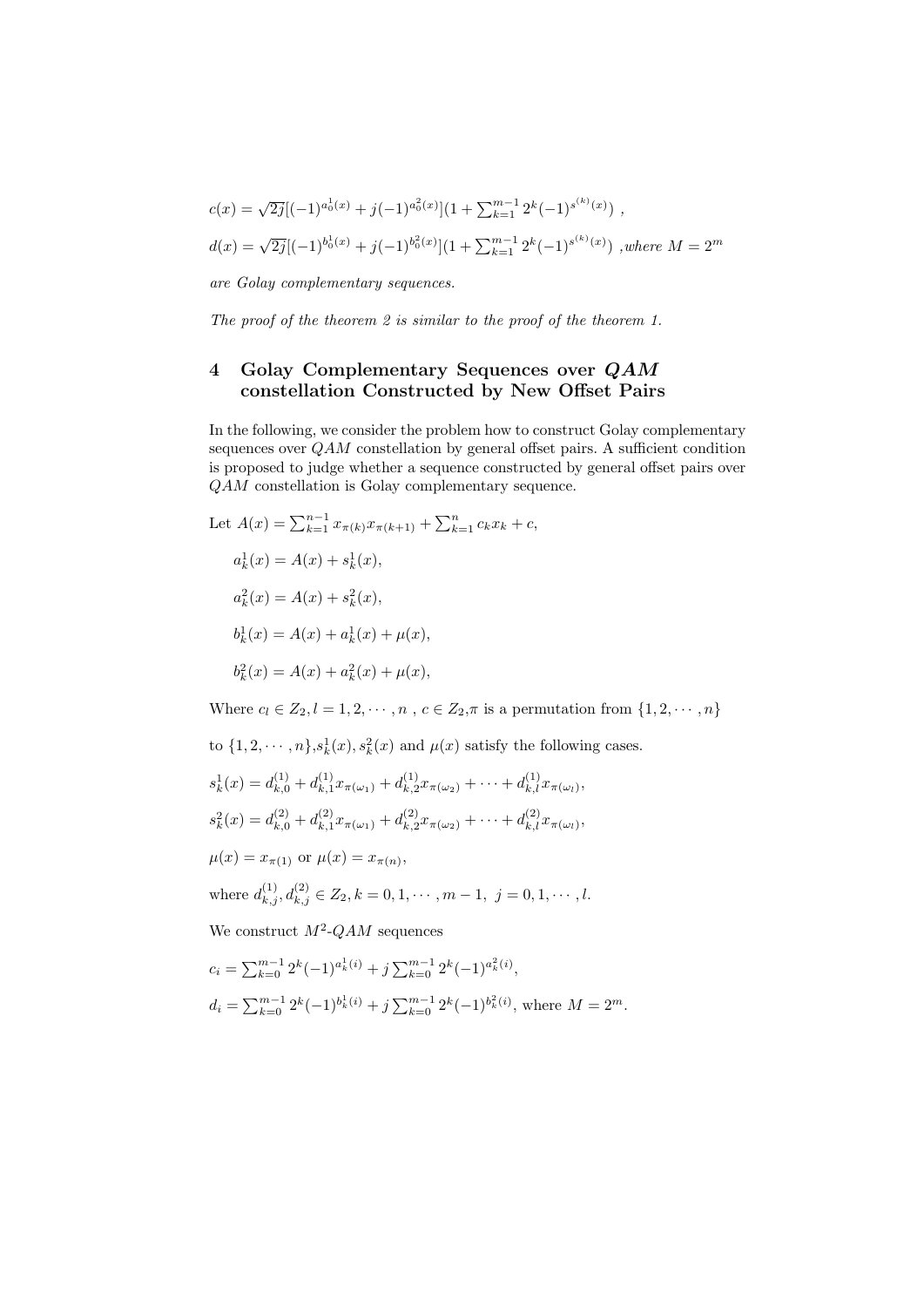The following equations can be checked easily.

$$
C_{a_k^1, a_f^1}(\tau) + C_{a_f^1, a_k^1}(\tau) + C_{b_k^1, b_f^1}(\tau) + C_{b_f^1, b_k^1}(\tau)
$$
  
=  $\sum_{i=0}^{2^n - 1 - \tau} (-1)^{A(i) + A(i + \tau)} [(-1)^{s_k^1(i) + s_f^1(i + \tau)} + (-1)^{s_f^1(i) + s_k^1(i + \tau)}]$   
 $\times [1 + (-1)^{i_{\pi(n)} + (i + \tau)_{\pi(n)}}]$ 

$$
\sum_{k,f,k\neq f} 2^{k+f} (C_{a_k^1,a_f^1}(\tau) + C_{a_k^2,a_f^2}(\tau) + C_{b_k^1,b_f^1}(\tau) + C_{b_k^2,b_f^2}(\tau))
$$
\n
$$
= \sum_{i=0}^{2^n - 1 - \tau} \sum_{k,f,k\neq f} 2^{k+f} (-1)^{A(i) + A(i+\tau)} [(-1)^{s_k^1(i) + s_f^1(i+\tau)} + (-1)^{s_k^2(i) + s_f^2(i+\tau)}]
$$
\n
$$
\times [1 + (-1)^{i_{\pi(n)} + (i+\tau)_{\pi(n)}}]
$$
\n
$$
= \sum_{i=0}^{2^n - 1 - \tau} (-1)^{A(i) + A(i+\tau)} \sum_{k,f,k\neq f} 2^{k+f} [(-1)^{s_k^1(i) + s_f^1(i+\tau)} + (-1)^{s_k^2(i) + s_f^2(i+\tau)}]
$$
\n
$$
\times [1 + (-1)^{i_{\pi(n)} + (i+\tau)_{\pi(n)}}]
$$

$$
C_{a_k^2, a_f^1}(\tau) + C_{b_k^2, b_f^1}(\tau) - C_{a_k^1, a_f^2}(\tau) - C_{b_k^1, b_f^2}(\tau)
$$
  
= 
$$
\sum_{i=0}^{2^n - 1 - \tau} (-1)^{A(i) + A(i + \tau)} [(-1)^{s_k^2(i) + s_f^1(i + \tau)} - (-1)^{s_k^1(i) + s_f^2(i + \tau)}]
$$
  

$$
\times [1 + (-1)^{i_{\pi(n)} + (i + \tau)_{\pi(n)}}]
$$

$$
\sum_{k,f} 2^{k+f} (C_{a_k^2, a_f^1}(\tau) + C_{b_k^2, b_f^1}(\tau) - C_{a_k^1, a_f^2}(\tau) - C_{b_k^1, b_f^2}(\tau))
$$
\n
$$
= \sum_{i=0}^{2^n - 1 - \tau} (-1)^{A(i) + A(i+\tau)} \sum_{k,f} 2^{k+f} [(-1)^{s_k^2(i) + s_f^1(i+\tau)} - (-1)^{s_k^1(i) + s_f^2(i+\tau)}]
$$
\n
$$
\times [1 + (-1)^{i_{\pi(n)} + (i+\tau)_{\pi(n)}}]
$$

Similar to proof of theorem 1,we obtain. If  $(i)_{\pi(n)} = (i + \tau)_{\pi(n)}$ , Let  $\nu$  denote the largest index for which  $(i)_{\pi(\nu)} \neq$  $(i+\tau)_{\pi(\nu)}^{\dagger}$ , then  $(i)_{\pi(k)} = (i+\tau)_{\pi(k)}$ ,  $\nu < k \leq n$ . Let i' denote indexes whose binary representations differ from those of i only at position  $\pi(\nu + 1)$ . Similar to the Proof in[1], we obtain

$$
(-1)^{A(i)+A(i+\tau)} = -(-1)^{A(i')+A(i'+\tau)}
$$

Thus,if

$$
\sum_{k,f,k\neq f} 2^{k+f}[(-1)^{s^1_k(i)+s^1_f(i+\tau)}+(-1)^{s^2_k(i)+s^2_f(i+\tau)}]
$$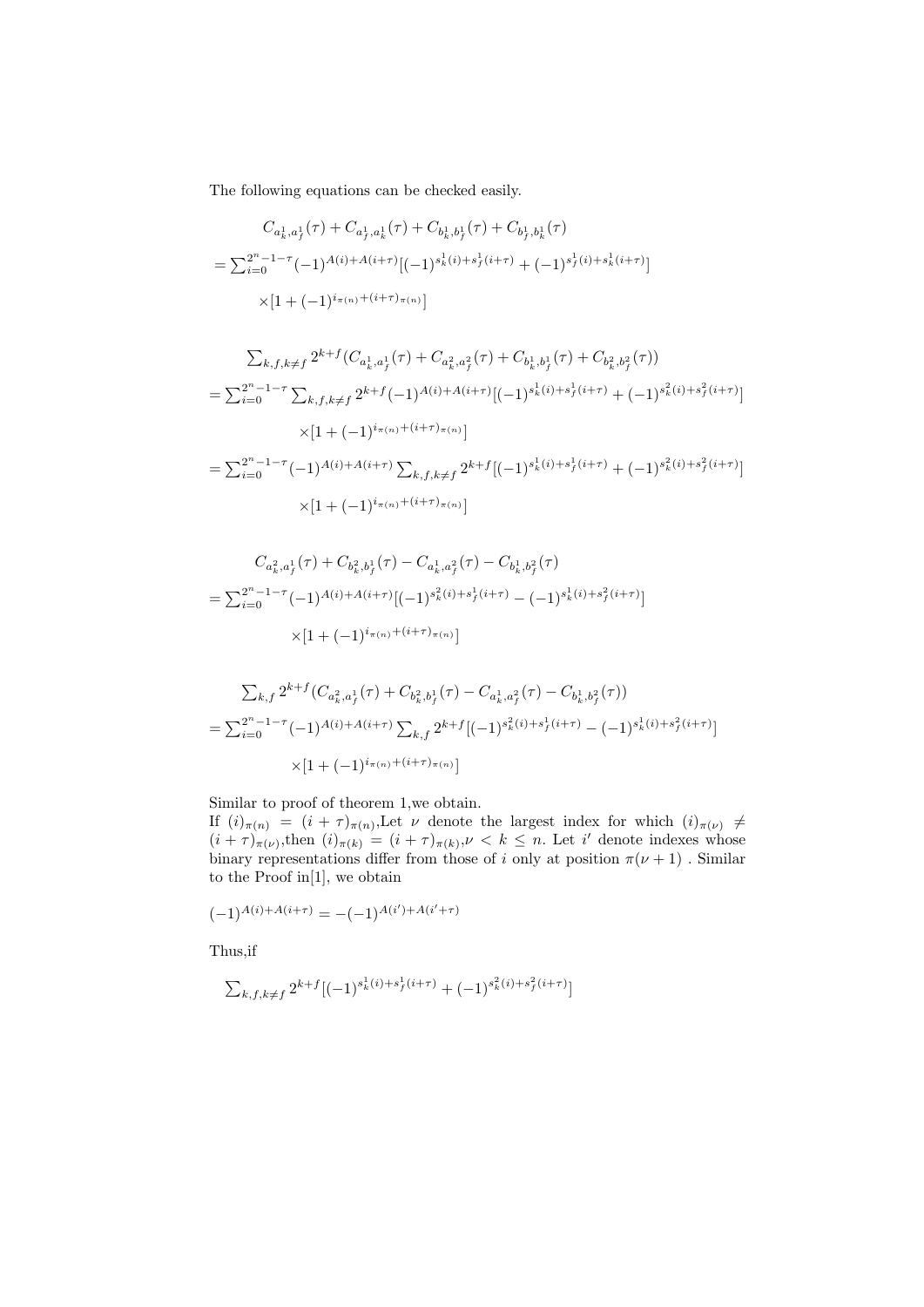$$
= \sum_{k,f,k\neq f} 2^{k+f} [(-1)^{s_k^1(i') + s_f^1(i' + \tau)} + (-1)^{s_k^2(i') + s_f^2(i' + \tau)}]
$$
  

$$
\sum_{k,f} 2^{k+f} [(-1)^{s_k^2(i) + s_f^1(i + \tau)} - (-1)^{s_k^1(i) + s_f^2(i + \tau)}]
$$
  

$$
= \sum_{k,f} 2^{k+f} [(-1)^{s_k^2(i') + s_f^1(i' + \tau)} - (-1)^{s_k^1(i') + s_f^2(i' + \tau)}]
$$

Then the above constructed sequence pairs are Golay complementary pairs over  $M^2$ -QAM constellation.

Because sequences over 16-QAM constellation and 64-QAM constellation have very important practical value, in the following, we will study how to construct new Golay complementary sequences over 16-QAM and 64-QAM constellation.

## 5 New Golay Complementary Sequences over 16-QAM constellation

In the following, we will find some new Golay complementary sequences with two cases of new proposed offset pairs called case V and case VI respectively over 16-QAM constellation.

Let 
$$
A(x) = \sum_{l=1}^{n-1} x_{\pi(l)} x_{\pi(l+1)} + \sum_{l=1}^{n} c_l x_l + c,
$$
  
\n $a_k^1(x) = A(x) + s_k^1(x), a_k^2(x) = A(x) + s_k^2(x),$   
\n $b_k^1(x) = A(x) + s_k^1(x) + \mu(x), b_k^2(x) = A(x) + s_k^2(x) + \mu(x),$ 

Where  $c_l \in Z_2, l = 1, 2, \cdots, n, c \in Z_2, \pi$  is a permutation from  $\{1, 2, \cdots, n\}$ 

to  $\{1, 2, \dots, n\}$ ,  $s_k^1(x)$ ,  $s_k^2(x)$  and  $\mu(x)$  satisfy the following cases.

#### Case V:

$$
s_k^1(x) = d_{k,0}^{(1)} + d_{k,1}^{(1)} x_{\pi(\omega_1)} + d_{k,2}^{(1)} x_{\pi(\omega_2)} + d_{k,3}^{(1)} x_{\pi(\omega_3)} + d_{k,4}^{(1)} x_{\pi(\omega_4)}
$$
  
\n
$$
s_k^2(x) = d_{k,0}^{(2)} + d_{k,1}^{(2)} x_{\pi(\omega_1)} + d_{k,2}^{(2)} x_{\pi(\omega_2)} + d_{k,3}^{(2)} x_{\pi(\omega_3)} + d_{k,4}^{(2)} x_{\pi(\omega_4)}, k = 0, 1.
$$
  
\nWhere  $1 \le \omega_1 < \omega_1 + 1 < \omega_2 < \omega_2 + 1 < \omega_3 < \omega_3 + 1 < \omega_4 \le n$ ,

 $\mu(x) = x_{\pi(1)}$  or  $\mu(x) = x_{\pi(n)}$ .

Case VI:

$$
s_k^1(x) = d_{k,0}^{(1)} + d_{k,1}^{(1)} x_{\pi(\omega)} + d_{k,2}^{(1)} x_{\pi(\omega+1)},
$$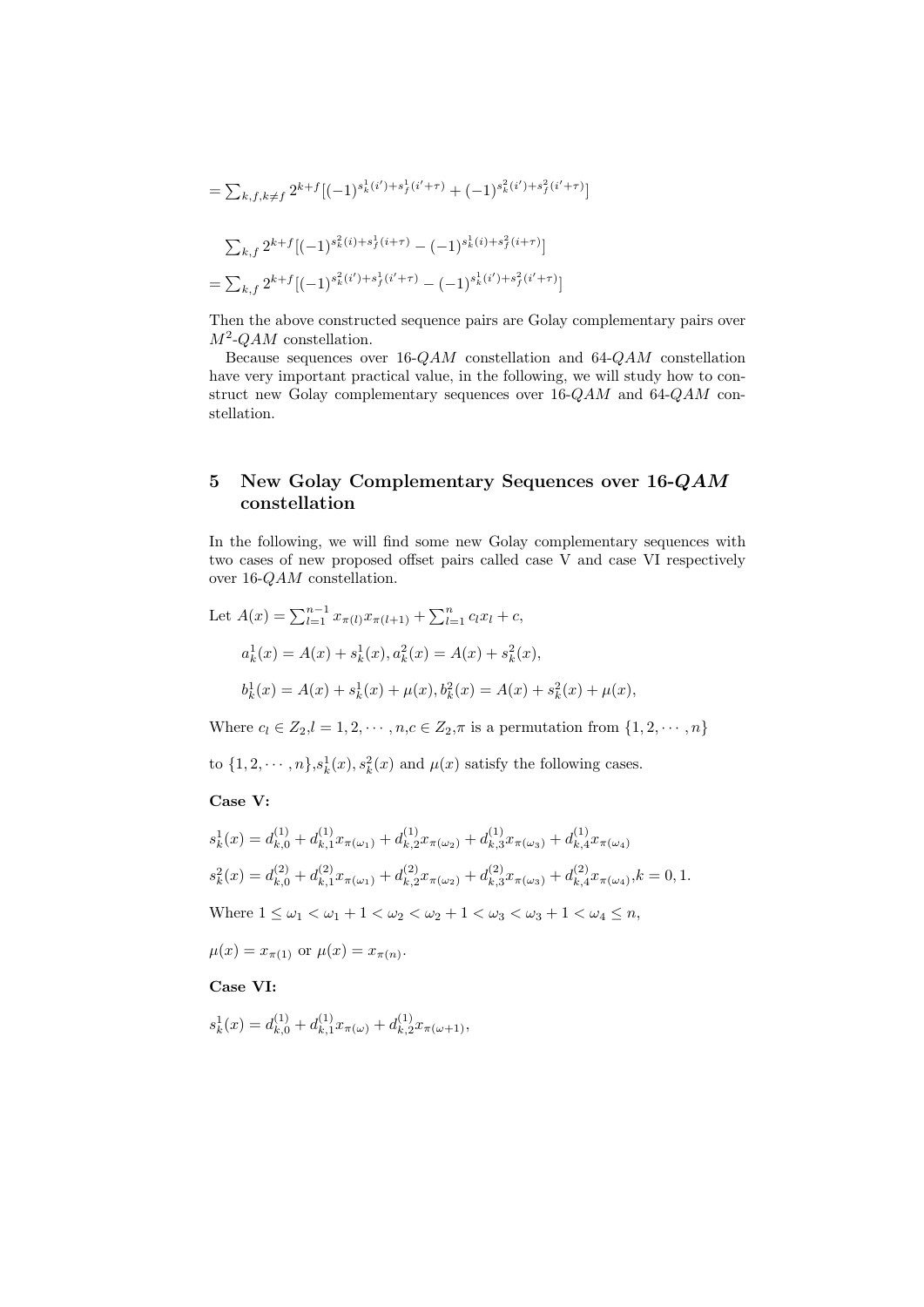$$
s_k^2(x) = d_{k,0}^{(2)} + d_{k,1}^{(2)} x_{\pi(\omega)} + d_{k,2}^{(2)} x_{\pi(\omega+1)}.
$$
  

$$
\mu(x) = x_{\pi(1)} \text{ or } \mu(x) = x_{\pi(n)}.
$$
  
Where  $d_{k,i}^{(j)} \in Z_2, k = 0, 1, i = 0, 1, 2, j = 1, 2.$ 

In the following, we will research what conditions the coefficients

$$
\begin{aligned} &\{(d_{k,0}^{(1)},d_{k,1}^{(1)},d_{k,2}^{(1)},d_{k,3}^{(1)},d_{k,4}^{(1)},d_{k,0}^{(2)},d_{k,1}^{(2)},d_{k,2}^{(2)},d_{k,3}^{(2)},d_{k,4}^{(2)}), k=0,1\} \\ &\text{or}~\{(d_{k,0}^{(1)},d_{k,1}^{(1)},d_{k,2}^{(1)},d_{k,0}^{(2)},d_{k,1}^{(2)},d_{k,2}^{(2)}), k=0,1\}~\text{must satisfy}, \text{so that the sequences} \end{aligned}
$$

$$
c_i = \sum_{k=0}^{1} 2^k (-1)^{a_k^1(i)} + j \sum_{k=0}^{1} 2^k (-1)^{a_k^2(i)},
$$
  

$$
d_i = \sum_{k=0}^{1} 2^k (-1)^{b_k^1(i)} + j \sum_{k=0}^{1} 2^k (-1)^{b_k^2(i)}
$$

are Golay complementary sequences.

Firstly,we consider case V.

The following condition can be proved easily.

$$
\begin{split} & \sum_{k,f,k\neq f} 2^{k+f} [(-1)^{s_k^1(i)+s_f^1(i+\tau)} + (-1)^{s_k^2(i)+s_f^2(i+\tau)}] \\ & = 2\times \big\{ (-1)^{s_0^1(i)+s_1^1(i+\tau)} + (-1)^{s_1^1(i)+s_0^1(i+\tau)} + (-1)^{s_0^2(i)+s_1^2(i+\tau)} + (-1)^{s_1^2(i)+s_0^2(i+\tau)} \big\} \\ & = 2\times \big\{ [(-1)^{d_{0,0}^{(1)}+d_{0,1}^{(1)}i_{\pi\omega_1}+d_{0,2}^{(1)}i_{\pi\omega_2}+d_{0,3}^{(1)}i_{\pi\omega_3}+d_{0,4}^{(1)}i_{\pi\omega_4} \\ & \times (-1)^{d_{1,0}^{(1)}+d_{1,1}^{(1)}(i+\tau)} \pi_{\omega_1}+d_{1,2}^{(1)}(i+\tau)} \pi_{\omega_2}+d_{1,3}^{(1)}(i+\tau)} \pi_{\omega_3}+d_{1,4}^{(1)}(i+\tau)} \pi_{\omega_4}] \\ & + [(-1)^{d_{1,0}^{(1)}+d_{1,1}^{(1)}i_{\pi\omega_1}+d_{1,2}^{(1)}i_{\pi\omega_2}+d_{1,3}^{(1)}i_{\pi\omega_3}+d_{1,4}^{(1)}i_{\pi\omega_4} \\ & \times (-1)^{d_{0,0}^{(1)}+d_{0,1}^{(1)}(i+\tau)} \pi_{\omega_1}+d_{0,2}^{(1)}(i+\tau)} \pi_{\omega_2}+d_{0,3}^{(1)}(i+\tau)} \pi_{\omega_3}+d_{0,4}^{(1)}(i+\tau)} \pi_{\omega_4}] \\ & + [(-1)^{d_{0,0}^{(2)}+d_{0,1}^{(2)}i_{\pi\omega_1}+d_{0,2}^{(2)}i_{\pi\omega_2}+d_{0,3}^{(2)}i_{\pi\omega_3}+d_{0,4}^{(2)}i_{\pi\omega_4} \\ & \times (-1)^{d_{1,0}^{(2)}+d_{1,1}^{(2)}(i+\tau)} \pi_{\omega_1}+d_{1,2}^{(2)}(i+\tau)} \pi_{\omega_2}+d_{1
$$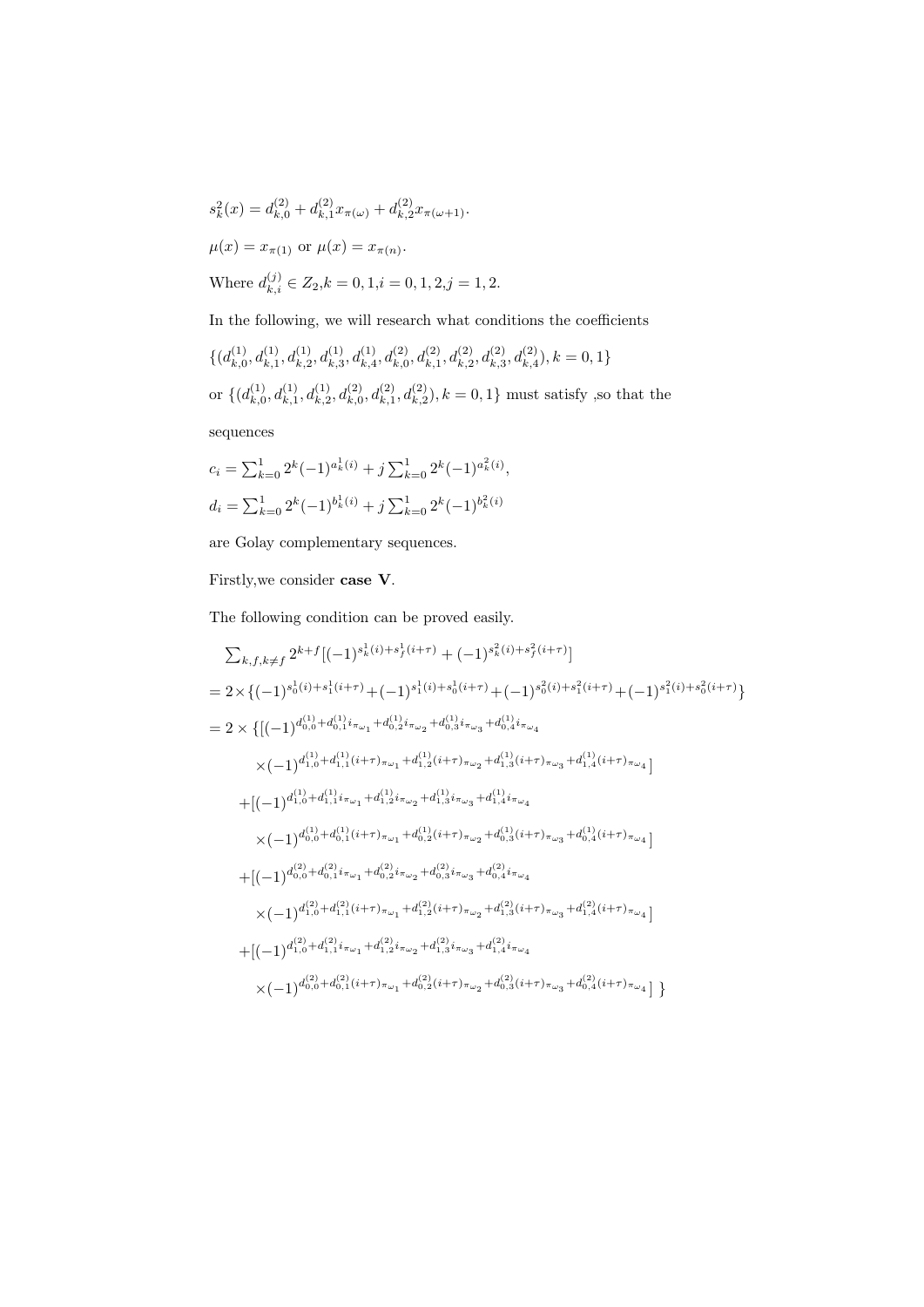$$
\sum_{k,f} 2^{k+f} \left[ (-1)^{s_{k}^{2}(i)+s_{j}^{1}(i+\tau)} - (-1)^{s_{k}^{1}(i)+s_{j}^{2}(i+\tau)} \right]
$$
\n
$$
= \{ (-1)^{s_{0}^{2}(i)+s_{0}^{1}(i+\tau)} - (-1)^{s_{0}^{1}(i)+s_{0}^{2}(i+\tau)} \}
$$
\n
$$
+2 \times \{ (-1)^{s_{0}^{2}(i)+s_{1}^{1}(i+\tau)} + (-1)^{s_{1}^{2}(i)+s_{0}^{1}(i+\tau)} - (-1)^{s_{0}^{1}(i)+s_{1}^{2}(i+\tau)} - (-1)^{s_{1}^{1}(i)+s_{0}^{2}(i+\tau)} \}
$$
\n
$$
+4 \times \{ (-1)^{s_{1}^{2}(i)+s_{1}^{1}(i+\tau)} - (-1)^{s_{1}^{1}(i)+s_{0}^{2}(i+\tau)} \}
$$
\n
$$
= \{ \left[ (-1)^{d_{0,0}^{2}(i+d_{0,1}^{2}(i+\tau)) - (1)^{s_{1}^{1}(i)+s_{0}^{2}(i+\tau)} \right]
$$
\n
$$
- \left[ (-1)^{d_{0,0}^{1}(i+d_{0,1}^{2}(i+\tau)) - a_{1}^{1}(i)(1+s_{0,2}^{2}(i+\tau)) - a_{0,2}^{1}(i)(1+s_{0,2}^{2}(i+\tau)) - a_{0,2}^{1}(i)(1+s_{0,2}^{2}(i+\tau)) - a_{0,2}^{1}(i)(1+s_{0,2}^{2}(i+\tau)) - a_{0,2}^{1}(i)(1+s_{0,2}^{2}(i+\tau)) - a_{0,2}^{1}(i)(1+s_{0,2}^{2}(i+\tau)) - a_{0,2}^{1}(i+\tau)) - a_{0,2}^{1}(i+\tau)) - a_{0,2}^{1}(i+\tau) - a_{0,2}^{1}(i+\tau) - a_{0,2}^{1}(i+\tau)) - a_{0,2}^{1}(i+\tau) - a_{0,2}^{1}(i+\tau) - a_{0,2}^{1}(i+\tau) - a_{0,2}^{1}(i+\tau) - a_{0,2}^{1}(i+\tau) - a_{0,2}^{1}(i+\tau) - a_{0,2}^{1}(i+\tau) - a_{0,2}^{1}(i+\tau) - a
$$

Let  $i_{\pi_{\omega_1}} = a_i i_{\pi_{\omega_2}} = b_i i_{\pi_{\omega_3}} = c_i i_{\pi_{\omega_4}} = d_i (i + \tau)_{\pi_{\omega_1}} = e_i (i + \tau)_{\pi_{\omega_2}} = f$ ,  $(i + \tau)_{\pi_{\omega_3}} = g, (i + \tau)_{\pi_{\omega_4}} = h.$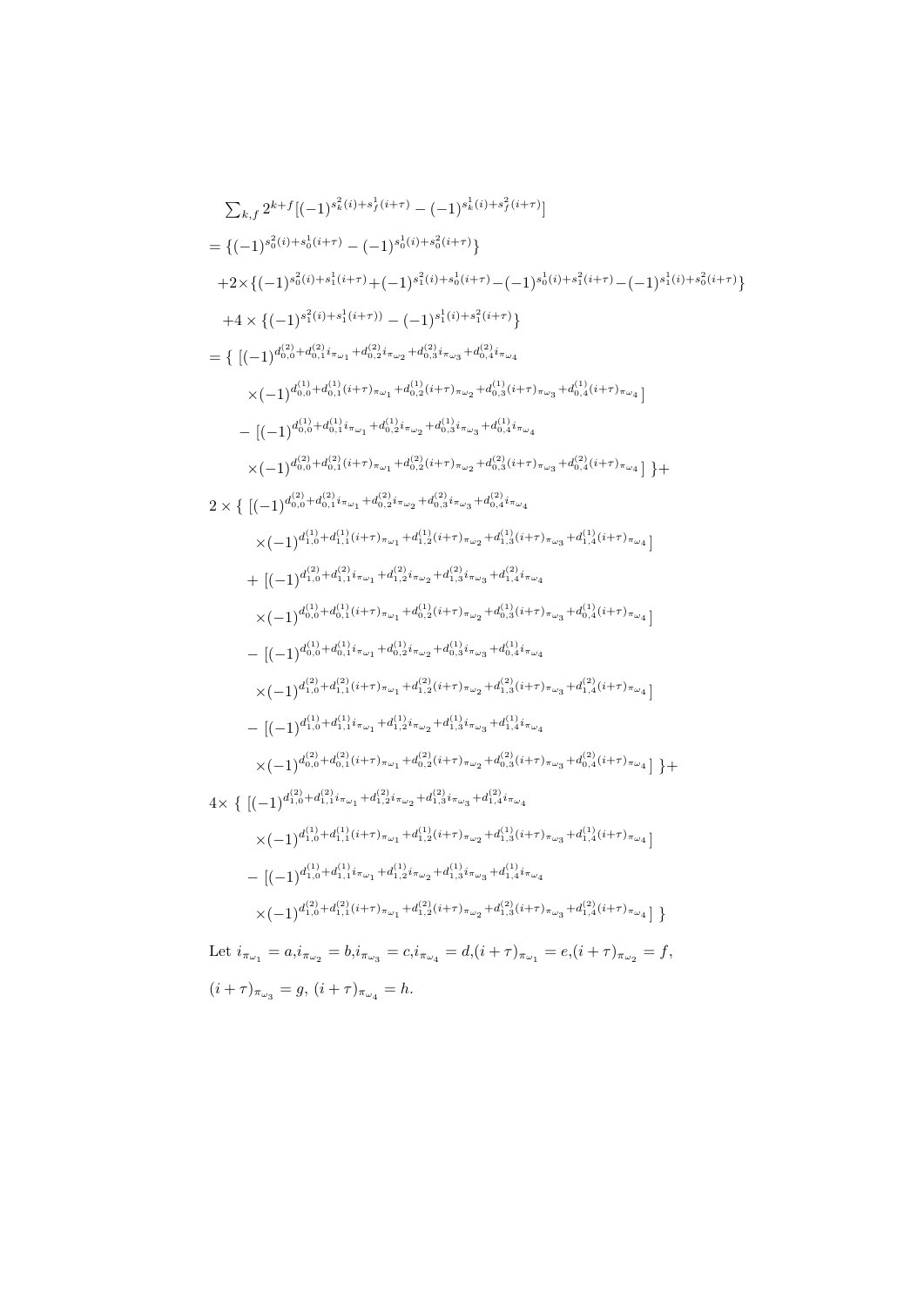We represent

$$
\begin{aligned} & \left\{ (-1)^{s_0^2(i) + s_0^1(i+\tau)} - (-1)^{s_0^1(i) + s_0^2(i+\tau)} \right\} \\ & + 2 \times \left\{ (-1)^{s_0^1(i) + s_1^1(i+\tau)} + (-1)^{s_1^1(i) + s_0^1(i+\tau)} + (-1)^{s_0^2(i) + s_1^2(i+\tau)} + (-1)^{s_1^2(i) + s_0^2(i+\tau)} \right\} \\ & + 4 \times \left\{ (-1)^{s_1^2(i) + s_1^1(i+\tau)} - (-1)^{s_1^1(i) + s_1^2(i+\tau)} \right\} \end{aligned}
$$

as  $F(a, b, c, d, e, f, q, h)$ , and

Represent

$$
\begin{aligned} & \left\{ (-1)^{s_0^2(i) + s_0^1(i+\tau)} - (-1)^{s_0^1(i) + s_0^2(i+\tau)} \right\} \\ & + 2 \times \left\{ (-1)^{s_0^2(i) + s_1^1(i+\tau)} + (-1)^{s_1^2(i) + s_0^1(i+\tau)} - (-1)^{s_0^1(i) + s_1^2(i+\tau)} - (-1)^{s_1^1(i) + s_0^2(i+\tau)} \right\} \\ & + 4 \times \left\{ (-1)^{s_1^2(i) + s_1^1(i+\tau))} - (-1)^{s_1^1(i) + s_1^2(i+\tau)} \right\} \end{aligned}
$$

as  $G(a, b, c, d, e, f, g, h)$ .

Thus, if the coefficients  $d_{0,0}^{(1)}, d_{0,1}^{(1)}, d_{0,2}^{(1)}, d_{0,3}^{(1)}, d_{0,4}^{(1)}, d_{1,0}^{(1)}, d_{1,1}^{(1)}, d_{1,2}^{(1)}, d_{1,3}^{(1)}, d_{1,4}^{(1)}$  $d_{0,0}^{(2)}, d_{0,1}^{(2)}, d_{0,2}^{(2)}, d_{0,3}^{(2)}, d_{0,4}^{(2)}, \quad d_{1,0}^{(2)}, d_{1,1}^{(2)}, d_{1,2}^{(2)}, d_{1,3}^{(2)}, d_{1,4}^{(2)}$  satisfy the following eight equations, the corresponding sequences are Golay complementary sequences.  $F(0, b, c, d, 0, f, g, h) = F(1, b, c, d, 1, f, g, h)$ , for every  $b, c, d, f, g, h \in Z_2$ .  $G(0, b, c, d, 0, f, g, h) = G(1, b, c, d, 1, f, g, h)$ , for every  $b, c, d, f, g, h \in Z_2$ .  $F(a, 0, c, d, e, 0, g, h) = F(a, 1, c, d, e, 1, g, h)$ , for every  $a, c, d, e, g, h \in Z_2$ .  $G(a, 0, c, d, e, 0, g, h) = G(a, 1, c, d, e, 1, g, h)$ , for every  $a, c, d, e, g, h \in Z_2$ .  $F(a, b, 0, d, e, f, 0, h) = F(a, b, 1, d, e, f, 1, h)$ , for every  $a, b, d, e, f, h \in Z_2$  $G(a, b, 0, d, e, f, 0, h) = G(a, b, 1, d, e, f, 1, h)$ , for every  $a, b, d, e, f, h \in Z_2$  $F(a, b, c, 0, e, f, g, 0) = F(a, b, c, 1, e, f, g, 1)$ , for every  $a, b, c, e, f, g \in \mathbb{Z}_2$  $G(a, b, c, 0, e, f, g, 0) = G(a, b, c, 1, e, f, g, 1)$ , for every  $a, b, c, e, f, g \in Z_2$ By exhaust search, there are 3840 sets of  $\{d_{0,0}^{(1)}, d_{0,1}^{(1)}, d_{0,2}^{(1)}, d_{0,3}^{(1)}, d_{0,4}^{(1)},\}$  $d_{1,0}^{(1)}, d_{1,1}^{(1)}, d_{1,2}^{(1)}, d_{1,3}^{(1)}, d_{1,4}^{(1)}, \quad d_{0,0}^{(2)}, d_{0,1}^{(2)}, d_{0,2}^{(2)}, d_{0,3}^{(2)}, d_{0,4}^{(2)}, \quad d_{1,0}^{(2)}, d_{1,1}^{(2)}, d_{1,2}^{(2)}, d_{1,3}^{(2)}, d_{1,4}^{(2)} \}$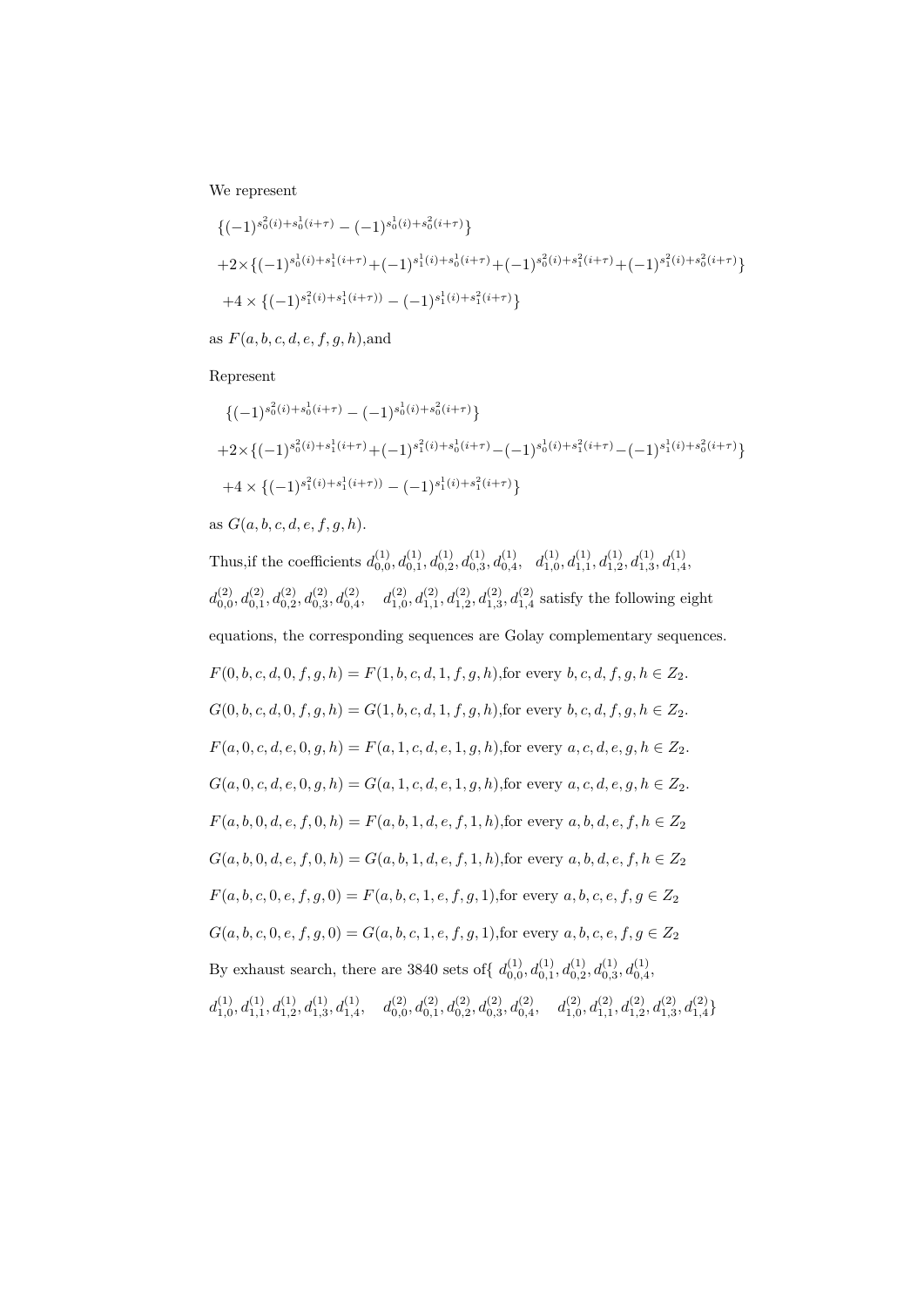satisfying the above equations.

Due to the limited space, we just list a few of the coefficients we found.

|  |                                                                                                             |                     | 1 1 0 1 1                                                                                                                                                                     |
|--|-------------------------------------------------------------------------------------------------------------|---------------------|-------------------------------------------------------------------------------------------------------------------------------------------------------------------------------|
|  |                                                                                                             |                     | 1 1 1 0 1                                                                                                                                                                     |
|  |                                                                                                             |                     | 1 0 0 1 1                                                                                                                                                                     |
|  |                                                                                                             |                     | 1 1 1 1 0                                                                                                                                                                     |
|  | 0 0 1 1 1                                                                                                   |                     | 1 0 1 0 1                                                                                                                                                                     |
|  | 0 0 1 1 1                                                                                                   |                     | 10110                                                                                                                                                                         |
|  | 0 1 1 1 1                                                                                                   |                     | 01110                                                                                                                                                                         |
|  | 0 1 1 1 1                                                                                                   |                     | 0 1 0 1 1                                                                                                                                                                     |
|  | 0 1 1 1 0                                                                                                   | 1 1 1 1 1           | 1 1 0 1 0                                                                                                                                                                     |
|  |                                                                                                             | 1 0 1 1 1 1 1 0 1 1 |                                                                                                                                                                               |
|  | $0\; 0\; 0\; 1\; 1$<br>0 1 0 0 1<br>01011<br>01100<br>01101<br>01110<br>1 0 1 1 0<br>1 1 0 0 1<br>1 1 0 1 1 | 1 1 1 1 1           | 0 1 1 1 1 0 0 1 1 1<br>0 1 1 1 1 0 1 0 1 1<br>0 0 1 1 1 0 1 1 1 1<br>0 1 1 1 1 0 1 1 0 1<br>0 1 1 1 1<br>0 1 1 1 1<br>$0 \t0 \t1 \t1 \t1$<br>0 1 1 0 1<br>$0 \t0 \t0 \t1 \t1$ |

Second, we consider case VI. In this case, we have

$$
2 \times \left\{ (-1)^{s_0^1(i) + s_1^1(i+\tau)} + (-1)^{s_1^1(i) + s_0^1(i+\tau)} + (-1)^{s_0^2(i) + s_1^2(i+\tau)} + (-1)^{s_1^2(i) + s_0^2(i+\tau)} \right\}
$$
  
\n
$$
= 2 \times \left\{ (-1)^{d_{0,0}^{(1)} + d_{0,1}^{(1)} i_{\pi(\omega)} + d_{0,2}^{(1)} i_{\pi(\omega+1)} + d_{1,0}^{(1)} + d_{1,1}^{(1)} i_{\pi(\omega)} + d_{1,2}^{(1)} i_{\pi(\omega+1)}} + (-1)^{d_{1,0}^{(1)} + d_{1,1}^{(1)} i_{\pi(\omega)} + d_{1,2}^{(1)} i_{\pi(\omega+1)} + d_{0,0}^{(1)} + d_{0,1}^{(1)} i_{\pi(\omega)} + d_{0,2}^{(1)} i_{\pi(\omega+1)} + d_{1,1}^{(2)} i_{\pi(\omega+1)} + d_{1,2}^{(2)} i_{\pi(\omega+1)}
$$
  
\n
$$
+ (-1)^{d_{0,0}^{(2)} + d_{0,1}^{(2)} i_{\pi(\omega)} + d_{0,2}^{(2)} i_{\pi(\omega+1)} + d_{1,0}^{(2)} + d_{1,1}^{(2)} i_{\pi(\omega)} + d_{1,2}^{(2)} i_{\pi(\omega+1)}
$$
  
\n
$$
+ (-1)^{d_{1,0}^{(2)} + d_{1,1}^{(2)} i_{\pi(\omega)} + d_{1,2}^{(2)} i_{\pi(\omega+1)} + d_{0,0}^{(2)} + d_{0,1}^{(2)} i_{\pi(\omega)} + d_{0,2}^{(2)} i_{\pi(\omega+1)} }
$$

$$
\begin{split}\n&\{(-1)^{s_0^2(i)+s_0^1(i+\tau)} - (-1)^{s_0^1(i)+s_0^2(i+\tau)}\} \\
&+2 \times \{(-1)^{s_0^2(i)+s_1^1(i+\tau)} + (-1)^{s_1^2(i)+s_0^1(i+\tau)} - (-1)^{s_0^1(i)+s_1^2(i+\tau)} - (-1)^{s_1^1(i)+s_0^2(i+\tau)}\} \\
&+4 \times \{(-1)^{s_1^2(i)+s_1^1(i+\tau))} - (-1)^{s_1^1(i)+s_1^2(i+\tau)}\} \\
&= \{(-1)^{d_{0,0}^{(2)}+d_{0,1}^{(2)}i_{\pi(\omega)}+d_{0,2}^{(2)}i_{\pi(\omega+1)}+d_{0,0}^{(1)}+d_{0,1}^{(1)}(i+\tau)_{\pi(\omega)}+d_{0,2}^{(1)}(i+\tau)_{\pi(\omega+1)}} - (-1)^{d_{0,0}^{(1)}+d_{0,1}^{(1)}i_{\pi(\omega)}+d_{0,2}^{(2)}i_{\pi(\omega+1)}+d_{0,0}^{(2)}+d_{0,1}^{(2)}(i+\tau)_{\pi(\omega)}+d_{0,2}^{(2)}(i+\tau)_{\pi(\omega+1)}}\} \\
&+2 \times \{(-1)^{d_{0,0}^{(2)}+d_{0,1}^{(2)}i_{\pi(\omega)}+d_{0,2}^{(2)}i_{\pi(\omega+1)}+d_{1,0}^{(1)}+d_{1,1}^{(1)}(i+\tau)_{\pi(\omega)}+d_{1,2}^{(1)}(i+\tau)_{\pi(\omega+1)}} + (-1)^{d_{1,0}^{(2)}+d_{1,1}^{(2)}i_{\pi(\omega)}+d_{1,2}^{(2)}i_{\pi(\omega+1)}+d_{0,0}^{(1)}+d_{0,1}^{(1)}(i+\tau)_{\pi(\omega)}+d_{0,2}^{(1)}(i+\tau)_{\pi(\omega+1)}} - (-1)^{d_{0,0}^{(1)}+d_{0,1}^{(1)}i_{\pi(\omega)}+d_{0,2}^{(2)}i_{\pi(\omega+1)}+d_{1,0}^{(2)}+d_{1,1}^{(2)}(i+\tau)_{\pi(\omega)}+d_{1,2}^{(2)}(i+\tau)_{\pi(\omega+1)}}
$$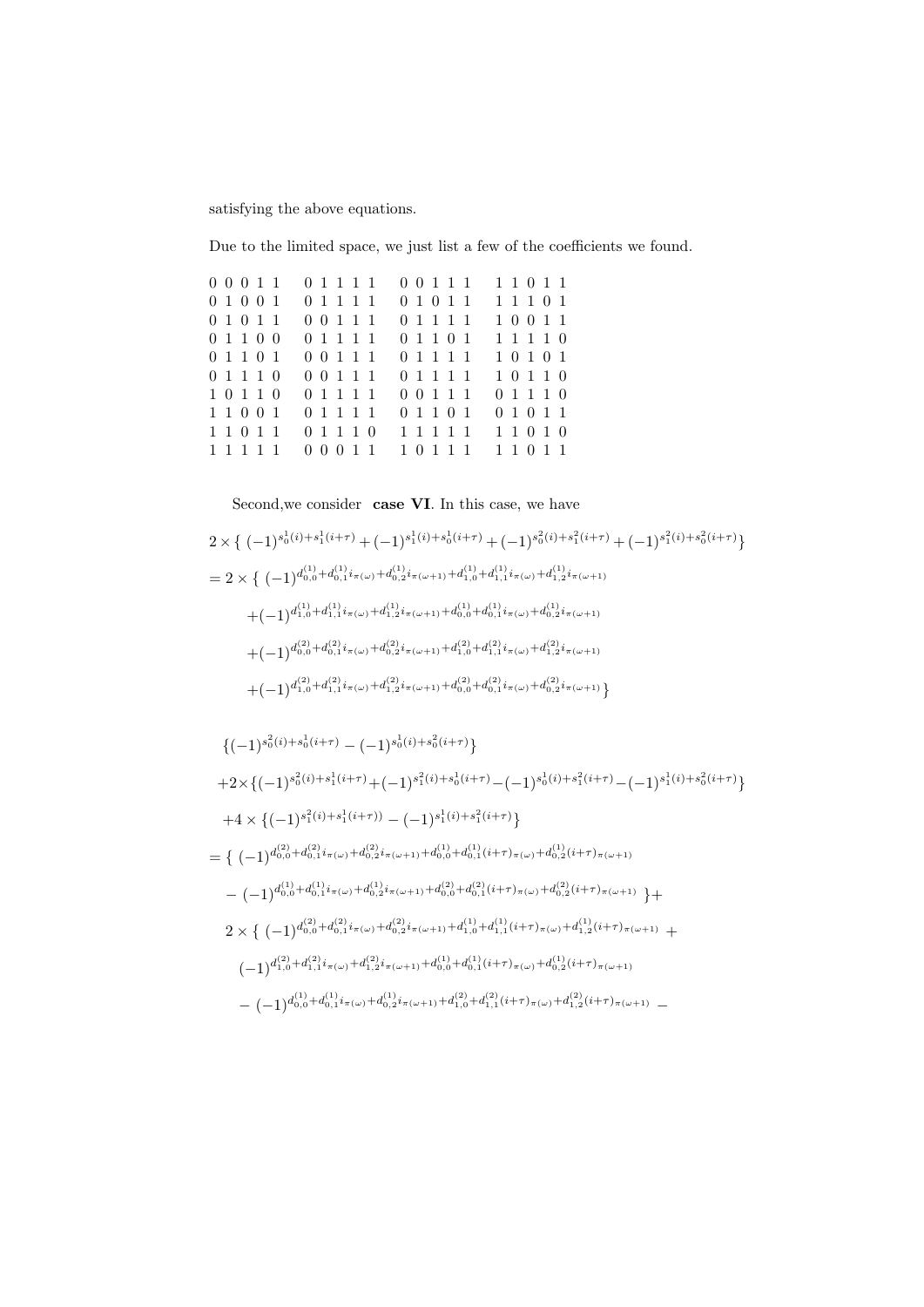$$
(-1)^{d_{1,0}^{(1)} + d_{1,1}^{(1)} i_{\pi(\omega)} + d_{1,2}^{(1)} i_{\pi(\omega+1)} + d_{0,0}^{(2)} + d_{0,1}^{(2)} (i+\tau)_{\pi(\omega)} + d_{0,2}^{(2)} (i+\tau)_{\pi(\omega+1)}} +
$$
  
\n
$$
4 \times \left\{ (-1)^{d_{1,0}^{(2)} + d_{1,1}^{(2)} i_{\pi(\omega)} + d_{1,2}^{(2)} i_{\pi(\omega+1)} + d_{1,0}^{(1)} + d_{1,1}^{(1)} (i+\tau)_{\pi(\omega)} + d_{1,2}^{(1)} (i+\tau)_{\pi(\omega+1)}} - (-1)^{d_{1,0}^{(1)} + d_{1,1}^{(1)} i_{\pi(\omega)} + d_{1,2}^{(1)} i_{\pi(\omega+1)} + d_{1,0}^{(2)} + d_{1,1}^{(2)} (i+\tau)_{\pi(\omega)} + d_{1,2}^{(2)} (i+\tau)_{\pi(\omega+1)}} \right\}
$$

Let  $i_{\pi(\omega)} = a_i i_{\pi(\omega+1)} = b_i (i+\tau)_{\pi(\omega)} = c_i (i+\tau)_{\pi(\omega+1)} = d.$ 

#### We represent

$$
\begin{aligned} &\left\{(-1)^{s_0^2(i)+s_0^1(i+\tau)}-(-1)^{s_0^1(i)+s_0^2(i+\tau)}\right\} \\ &+2\times\left\{(-1)^{s_0^1(i)+s_1^1(i+\tau)}+(-1)^{s_1^1(i)+s_0^1(i+\tau)}+(-1)^{s_0^2(i)+s_1^2(i+\tau)}+(-1)^{s_1^2(i)+s_0^2(i+\tau)}\right\} \\ &+4\times\left\{(-1)^{s_1^2(i)+s_1^1(i+\tau))}-(-1)^{s_1^1(i)+s_1^2(i+\tau)}\right\} \end{aligned}
$$

as  $F(a, b, c, d)$ , and

#### Represent

$$
\begin{aligned} & \left\{ (-1)^{s_0^2(i) + s_0^1(i+\tau)} - (-1)^{s_0^1(i) + s_0^2(i+\tau)} \right\} \\ & + 2 \times \left\{ (-1)^{s_0^2(i) + s_1^1(i+\tau)} + (-1)^{s_1^2(i) + s_0^1(i+\tau)} - (-1)^{s_0^1(i) + s_1^2(i+\tau)} - (-1)^{s_1^1(i) + s_0^2(i+\tau)} \right\} \\ & + 4 \times \left\{ (-1)^{s_1^2(i) + s_1^1(i+\tau)} - (-1)^{s_1^1(i) + s_1^2(i+\tau)} \right\} \end{aligned}
$$

as  $G(a, b, c, d)$ .

As discussed above, if the coefficients  $d_{0,0}^{(1)}, d_{0,1}^{(1)}, d_{0,2}^{(1)}, d_{1,0}^{(1)}, d_{1,1}^{(1)}, d_{1,2}^{(1)}$  $d_{0,0}^{(2)}, d_{0,1}^{(2)}, d_{0,2}^{(2)}, d_{1,0}^{(2)}, d_{1,1}^{(2)}, d_{1,2}^{(2)}$  satisfy the following eight equations  $F(0, 1, 0, 0) = F(1, 1, 1, 0)$  $F(0, 0, 0, 1) = F(1, 0, 1, 1)$  $G(0, 0, 0, 1) = G(1, 0, 1, 1)$  $G(0, 1, 0, 0) = G(1, 1, 1, 0)$  $F(0, 0, 1, 0) = F(0, 1, 1, 1)$  $F(1, 0, 0, 0) = F(1, 1, 0, 1)$  $G(0, 0, 1, 0) = G(0, 1, 1, 1)$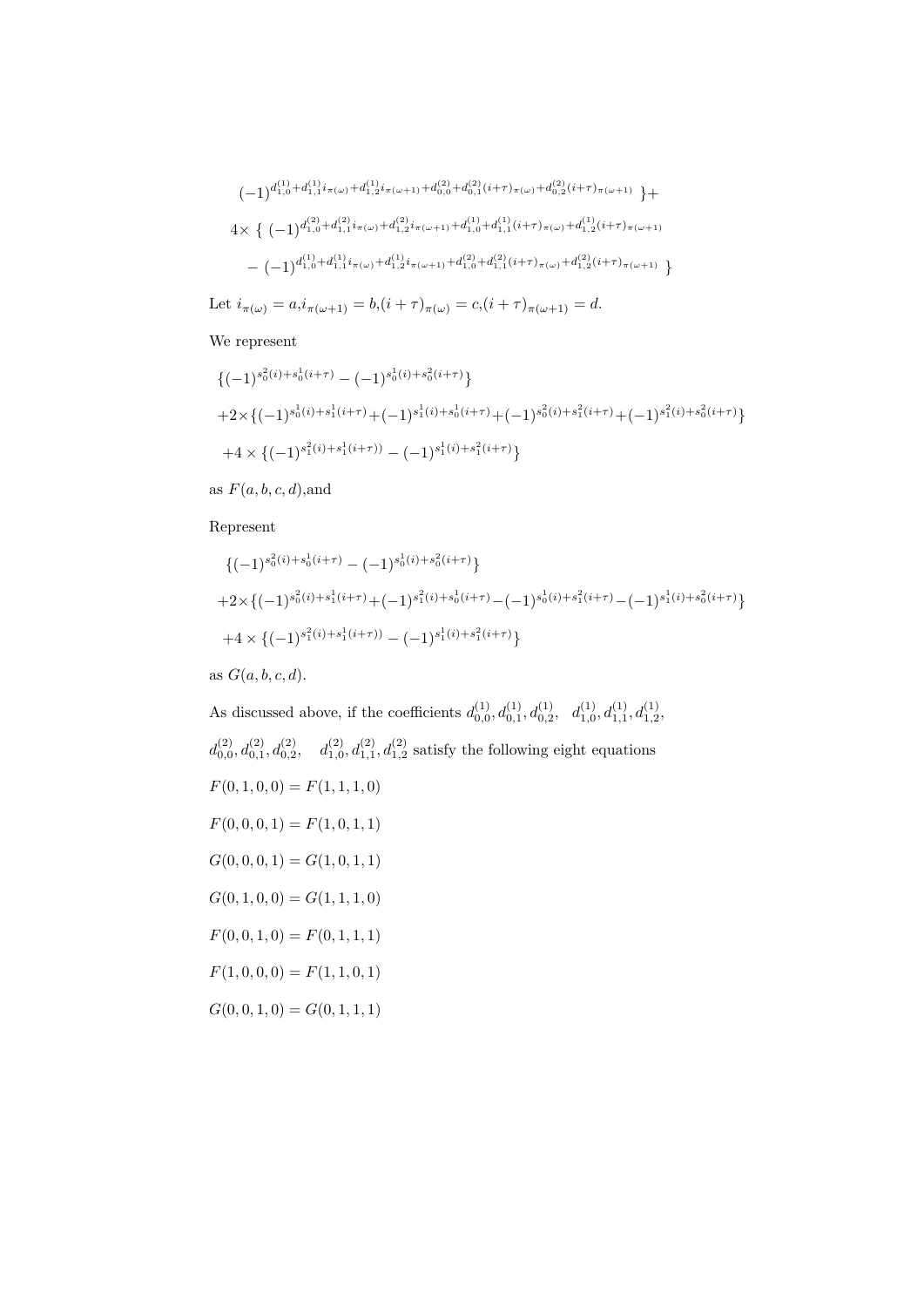$G(1, 0, 0, 0) = G(1, 1, 0, 1)$ 

the corresponding sequences are Golay complementary sequences.

By exhaust search, there are 736 sets of  $\{d_{0,0}^{(1)}, d_{0,1}^{(1)}, d_{0,2}^{(1)}, d_{1,0}^{(1)}, d_{1,1}^{(1)}, d_{1,2}^{(1)},$ 

 $d_{0,0}^{(2)}, d_{0,1}^{(2)}, d_{0,2}^{(2)}, d_{1,0}^{(2)}, d_{1,1}^{(2)}, d_{1,2}^{(2)}$  satisfying the above equations.

Here , we list some of the coefficients.

0 0 0 1 0 0 0 1 0 1 0 1, 0 0 0 1 0 0 1 0 1 0 0 1, 0 0 1 0 0 1 1 0 0 1 1 1, 0 0 1 0 1 0 1 0 0 1 0 0, 0 1 0 0 0 1 1 0 0 1 0 0, 0 1 1 0 0 0 0 0 1 1 1 0, 0 1 1 0 1 1 0 0 1 1 0 1, 0 1 1 0 1 1 1 1 0 0 1 0, 0 1 1 1 1 1 0 0 1 1 1 0, 1 0 1 0 1 0 0 0 0 1 1 1.

# 6 New Golay Complementary Sequences over 64-QAM constellation

In this part, we will construct new Golay complementary sequences over 64- QAM constellation.

Let 
$$
A(x) = \sum_{l=1}^{n-1} x_{\pi(l)} x_{\pi(l+1)} + \sum_{l=1}^{n} c_l x_l + c,
$$
  
\n $a_k^1(x) = A(x) + s_k^1(x),$   
\n $a_k^2(x) = A(x) + s_k^2(x),$   
\n $b_k^1(x) = A(x) + s_k^1(x) + \mu(x),$   
\n $b_k^2(x) = A(x) + s_k^2(x) + \mu(x),$ 

Where  $c_l \in Z_2, l = 1, 2, \cdots, n, c \in Z_2, \pi$  is a permutation from  $\{1, 2, \cdots, n\}$ 

to  $\{1, 2, \dots, n\}$ ,  $s_k^1(x)$ ,  $s_k^2(x)$  and  $\mu(x)$  satisfy the following cases.

$$
s_k^1(x) = d_{k,0}^{(1)} + d_{k,1}^{(1)} x_{\pi(\omega_1)} + d_{k,2}^{(1)} x_{\pi(\omega_2)} + d_{k,3}^{(1)} x_{\pi(\omega_3)} + d_{k,4}^{(1)} x_{\pi(\omega_4)},
$$
  
\n
$$
s_k^2(x) = d_{k,0}^{(2)} + d_{k,1}^{(2)} x_{\pi(\omega_1)} + d_{k,2}^{(2)} x_{\pi(\omega_2)} + d_{k,3}^{(2)} x_{\pi(\omega_3)} + d_{k,4}^{(2)} x_{\pi(\omega_4)},
$$
  
\n
$$
1 \le \omega_1 < \omega_1 + 1 < \omega_2 < \omega_2 + 1 < \omega_3 < \omega_3 + 1 < \omega_4 \le n,
$$
  
\n
$$
\mu(x) = x_{\pi(1)} \text{ or } \mu(x) = x_{\pi(n)},
$$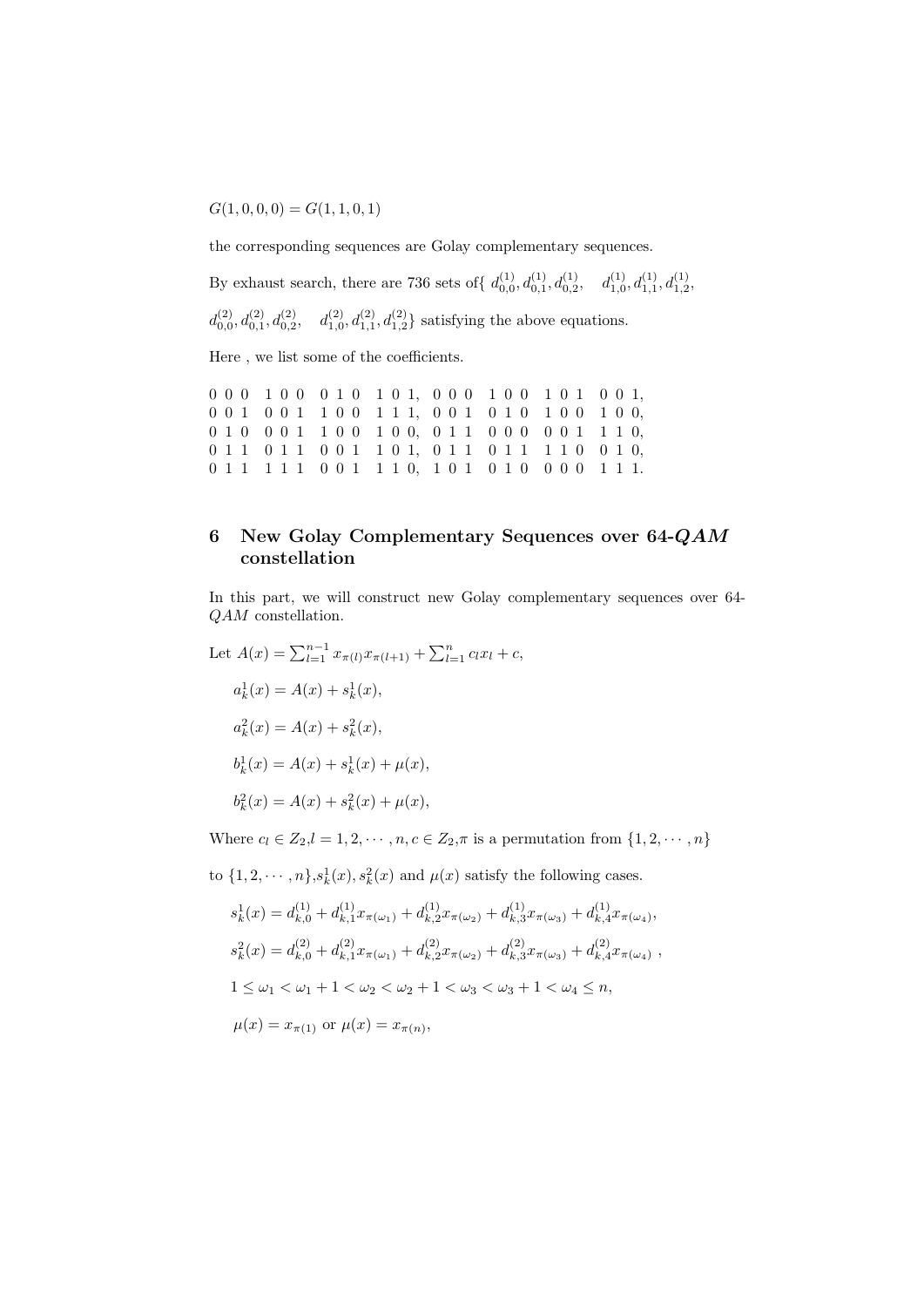Where  $d_{k,i}^{(1)}, d_{k,i}^{(2)} \in Z_2, k = 0, 1, 2, i = 0, 1, 2, 3, 4.$ 

We construct the following sequences over  $M^2$ -QAM constellation.

$$
c_i = \sum_{k=0}^{2} 2^k (-1)^{a_k^1(i)} + j \sum_{k=0}^{2} 2^k (-1)^{a_k^2(i)},
$$
  

$$
d_i = \sum_{k=0}^{2} 2^k (-1)^{b_k^1(i)} + j \sum_{k=0}^{2} 2^k (-1)^{b_k^2(i)},
$$

The following equations can be checked easily.

$$
8[(-1)^{s_2^1(i)+s_1^1(i+\tau)} + (-1)^{s_2^2(i)+s_1^2(i+\tau)}] + 8[(-1)^{s_1^1(i)+s_2^1(i+\tau)} + (-1)^{s_1^2(i)+s_2^2(i+\tau)}]
$$
\n
$$
+4[(-1)^{s_2^1(i)+s_0^1(i+\tau)} + (-1)^{s_2^2(i)+s_0^2(i+\tau)}] + 4[(-1)^{s_0^1(i)+s_2^1(i+\tau)} + (-1)^{s_0^2(i)+s_2^2(i+\tau)}]
$$
\n
$$
+2[(-1)^{s_1^1(i)+s_0^1(i+\tau)} + (-1)^{s_1^2(i)+s_0^2(i+\tau)}] + 2[(-1)^{s_0^1(i)+s_1^1(i+\tau)} + (-1)^{s_0^2(i)+s_1^2(i+\tau)}]
$$
\n
$$
= 8\{[(-1)^{d_{2,0}^{(1)}+d_{2,1}^{(1)}i_{\pi(\omega_1)}+d_{2,2}^{(1)}i_{\pi(\omega_2)}+d_{2,3}^{(1)}i_{\pi(\omega_3)}+d_{2,4}^{(1)}i_{\pi(\omega_4)}]
$$
\n
$$
\times (-1)^{d_{1,0}^{(1)}+d_{1,1}^{(1)}(i+\tau)} \pi(\omega_1) + d_{1,2}^{(2)}(i+\tau)} \pi(\omega_2) + d_{1,3}^{(1)}(i+\tau)} \pi(\omega_3) + d_{1,4}^{(1)}(i+\tau)} \pi(\omega_4)]
$$
\n
$$
+[(-1)^{d_{2,0}^{(2)}+d_{2,1}^{(2)}i_{\pi(\omega_1)}+d_{2,2}^{(2)}i_{\pi(\omega_2)}+d_{2,3}^{(2)}i_{\pi(\omega_4)}]
$$
\n
$$
\times (-1)^{d_{1,0}^{(1)}+d_{1,1}^{(1)}i_{\pi(\omega_1)}+d_{1,2}^{(2)}i_{\pi(\omega_2)}+d_{1,3}^{(2)}i_{\pi(\omega_4)}
$$
\n
$$
\times (-1)^{d_{2,0}^{(1)}+d_{2,1}^{(1)}(i+\tau)} \pi(\omega_1) + d_{1,2}^{(1)}i_{\pi(\omega_2)} + d_{1,
$$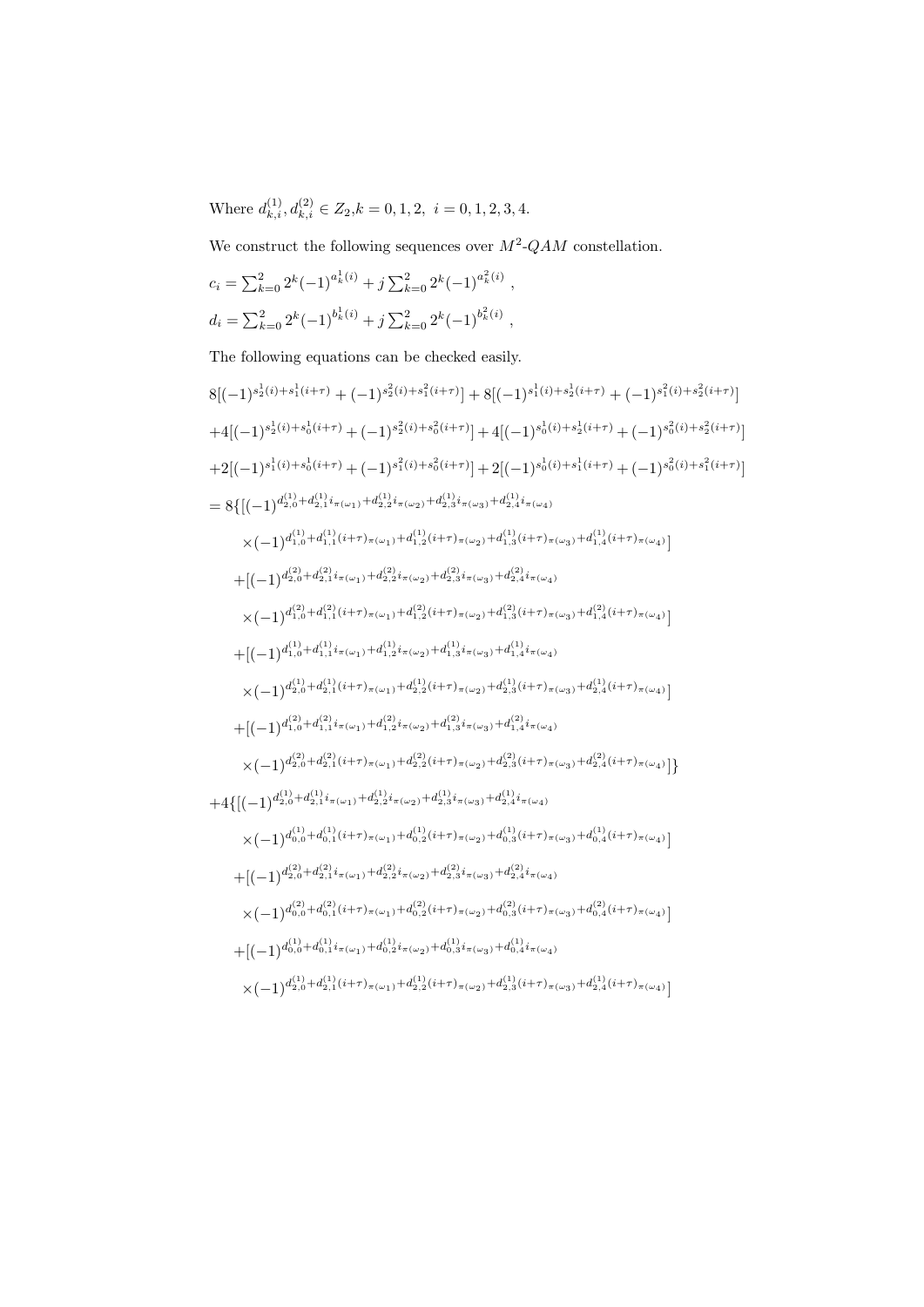$$
16[(-1)^{s_{2}^{2}(i)+s_{2}^{1}(i+\tau)}-(-1)^{s_{2}^{1}(i)+s_{2}^{2}(i+\tau)}]
$$
\n
$$
+8[(-1)^{s_{2}^{2}(i)+s_{1}^{1}(i+\tau)}-(-1)^{s_{2}^{1}(i)+s_{1}^{2}(i+\tau)}+(-1)^{s_{1}^{2}(i)+s_{2}^{1}(i+\tau)}-(-1)^{s_{1}^{1}(i)+s_{2}^{2}(i+\tau)}]
$$
\n
$$
+4[(-1)^{s_{2}^{2}(i)+s_{0}^{1}(i+\tau)}-(-1)^{s_{2}^{1}(i)+s_{0}^{2}(i+\tau)}+(-1)^{s_{0}^{2}(i)+s_{2}^{1}(i+\tau)}-(-1)^{s_{0}^{1}(i)+s_{2}^{2}(i+\tau)}
$$
\n
$$
+(-1)^{s_{1}^{2}(i)+s_{1}^{1}(i+\tau)}-(-1)^{s_{1}^{1}(i)+s_{1}^{2}(i+\tau)}]
$$
\n
$$
+2[(-1)^{s_{1}^{2}(i)+s_{0}^{1}(i+\tau)}-(-1)^{s_{1}^{1}(i)+s_{0}^{2}(i+\tau)}+(-1)^{s_{0}^{2}(i)+s_{1}^{1}(i+\tau)}-(-1)^{s_{0}^{1}(i)+s_{1}^{2}(i+\tau)}]
$$
\n
$$
+[(-1)^{s_{0}^{2}(i)+s_{0}^{1}(i+\tau)}-(-1)^{s_{0}^{1}(i)+s_{0}^{2}(i+\tau)}]
$$
\n
$$
=16\{[(-1)^{d_{2,0}^{2}}+d_{2,1}^{2}i_{\pi(\omega_{1})}+d_{2,2}^{2}i_{\pi(\omega_{2})}+d_{2,3}^{2}i_{\pi(\omega_{3})}+d_{2,4}^{2}i_{\pi(\omega_{4})}
$$
\n
$$
\times(-1)^{d_{2,0}^{(1)}+d_{2,1}^{(1}(i+\tau)}\pi(\omega_{1})+d_{2,2}^{(1)}i_{\pi(\omega_{2})}+d_{2,3}^{(1)}i_{\pi(\omega_{4})}
$$
\n
$$
+[(-1)^{d_{2,0}^{(1)}+d_{2,1}^{(1)}i_{\pi(\omega_{1})}+d_{2,2}^{
$$

$$
+ [(-1)^{d_{0,0}^{(2)}+d_{0,1}^{(2)}i_{\pi(\omega_{1})}+d_{0,2}^{(2)}i_{\pi(\omega_{2})}+d_{0,3}^{(2)}i_{\pi(\omega_{3})}+d_{0,4}^{(2)}i_{\pi(\omega_{4})}} \\ \times (-1)^{d_{2,0}^{(2)}+d_{2,1}^{(2)}(i+\tau)_{\pi(\omega_{1})}+d_{2,2}^{(2)}(i+\tau)_{\pi(\omega_{2})}+d_{2,3}^{(2)}(i+\tau)_{\pi(\omega_{3})}+d_{2,4}^{(2)}(i+\tau)_{\pi(\omega_{4})}}]\}+ 2\{[(-1)^{d_{1,0}^{(1)}+d_{1,1}^{(1)}i_{\pi(\omega_{1})}+d_{1,2}^{(1)}i_{\pi(\omega_{2})}+d_{1,3}^{(1)}i_{\pi(\omega_{3})}+d_{1,4}^{(1)}i_{\pi(\omega_{4})}} \\ \times (-1)^{d_{0,0}^{(1)}+d_{0,1}^{(1)}(i+\tau)_{\pi(\omega_{1})}+d_{0,2}^{(1)}(i+\tau)_{\pi(\omega_{2})}+d_{0,3}^{(1)}(i+\tau)_{\pi(\omega_{3})}+d_{0,4}^{(1)}(i+\tau)_{\pi(\omega_{4})}}]\}+ [(-1)^{d_{1,0}^{(2)}+d_{1,1}^{(2)}i_{\pi(\omega_{1})}+d_{1,2}^{(2)}i_{\pi(\omega_{2})}+d_{1,3}^{(2)}i_{\pi(\omega_{3})}+d_{1,4}^{(2)}i_{\pi(\omega_{4})}} \\ \times (-1)^{d_{0,0}^{(2)}+d_{0,1}^{(2)}(i+\tau)_{\pi(\omega_{1})}+d_{0,2}^{(2)}(i+\tau)_{\pi(\omega_{2})}+d_{0,3}^{(2)}(i+\tau)_{\pi(\omega_{3})}+d_{0,4}^{(2)}(i+\tau)_{\pi(\omega_{4})}}]}\\+ [(-1)^{d_{0,0}^{(1)}+d_{0,1}^{(1)}i_{\pi(\omega_{1})}+d_{0,2}^{(1)}i_{\pi(\omega_{2})}+d_{0,3}^{(1)}i_{\pi(\omega_{4})}} \\ \times (-1)^{d_{1,0}^{(1)}
$$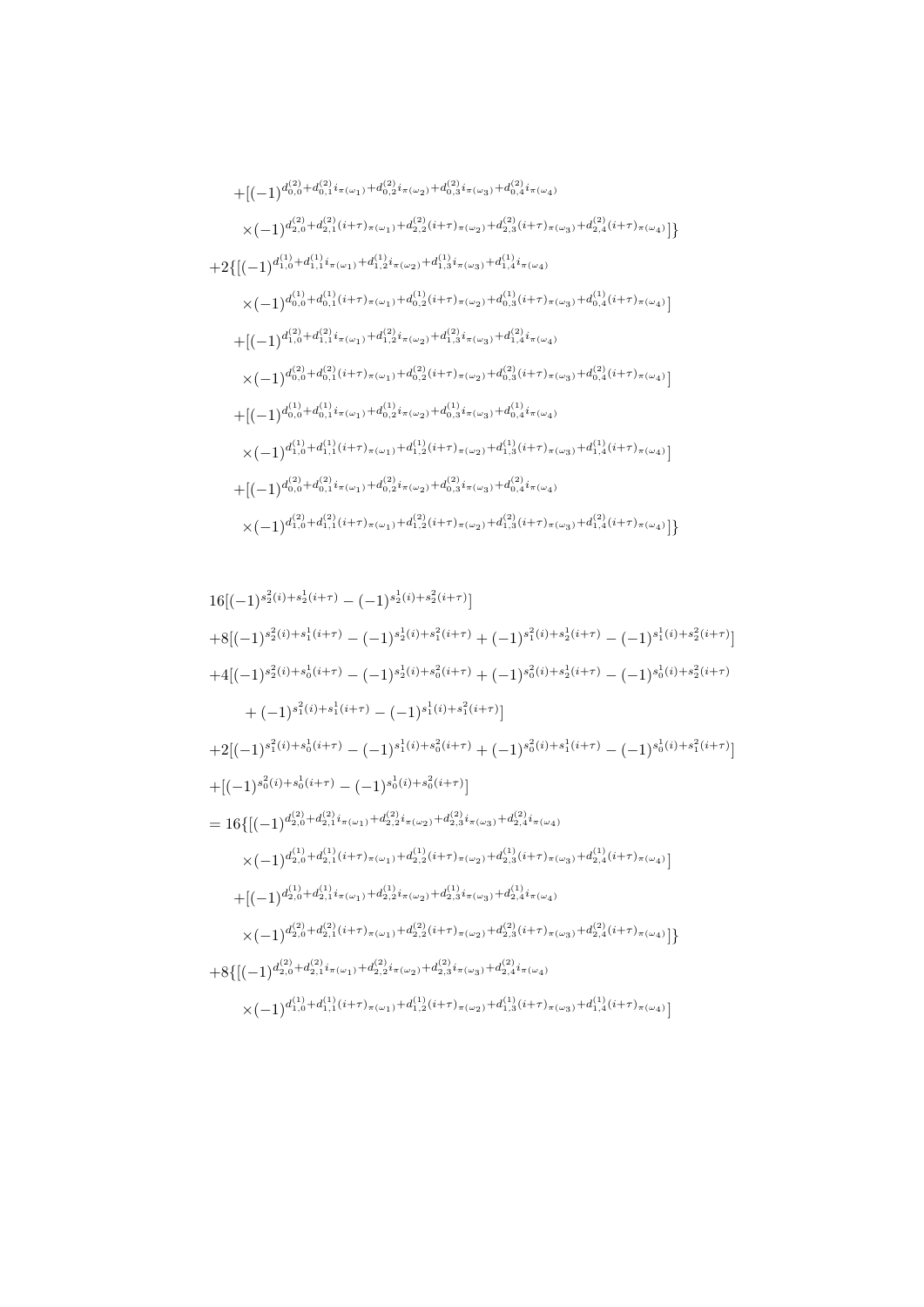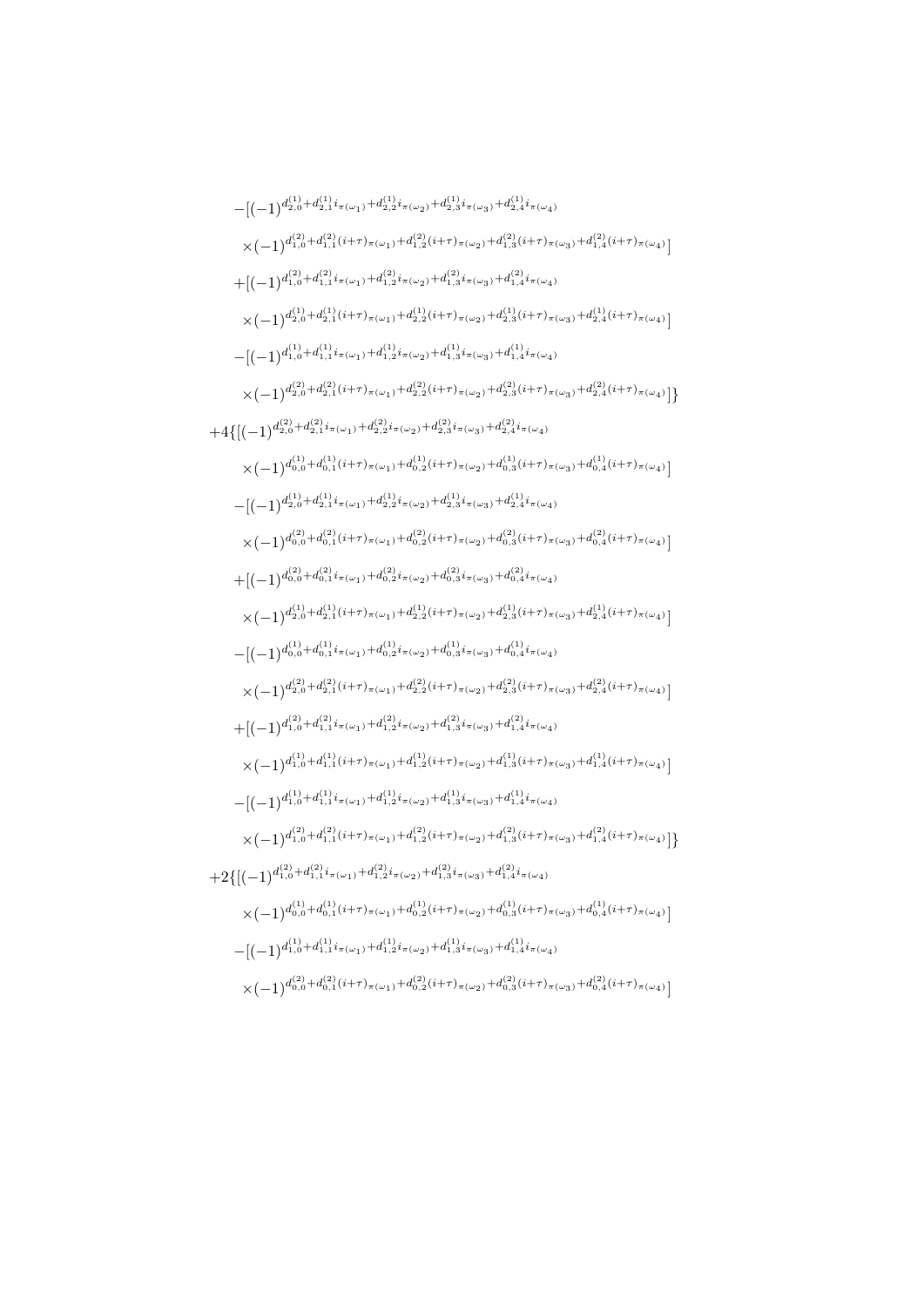$$
+ [(-1)^{d_{0,0}^{(2)} + d_{0,1}^{(2)} i_{\pi(\omega_1)} + d_{0,2}^{(2)} i_{\pi(\omega_2)} + d_{0,3}^{(2)} i_{\pi(\omega_3)} + d_{0,4}^{(2)} i_{\pi(\omega_4)} }
$$
\n
$$
\times (-1)^{d_{1,0}^{(1)} + d_{1,1}^{(1)} (i+\tau)_{\pi(\omega_1)} + d_{1,2}^{(1)} (i+\tau)_{\pi(\omega_2)} + d_{1,3}^{(1)} (i+\tau)_{\pi(\omega_3)} + d_{1,4}^{(1)} (i+\tau)_{\pi(\omega_4)} }
$$
\n
$$
+ [(-1)^{d_{0,0}^{(1)} + d_{0,1}^{(1)} i_{\pi(\omega_1)} + d_{0,2}^{(1)} i_{\pi(\omega_2)} + d_{0,3}^{(1)} i_{\pi(\omega_3)} + d_{0,4}^{(1)} i_{\pi(\omega_4)} }
$$
\n
$$
\times (-1)^{d_{1,0}^{(2)} + d_{1,1}^{(2)} (i+\tau)_{\pi(\omega_1)} + d_{1,2}^{(2)} (i+\tau)_{\pi(\omega_2)} + d_{1,3}^{(2)} (i+\tau)_{\pi(\omega_3)} + d_{1,4}^{(2)} (i+\tau)_{\pi(\omega_4)} }
$$
\n
$$
i_{\pi} = a, i_{\pi} = b, i_{\pi} = c, i_{\pi} = d, (i+\tau)_{\pi} = e, (i+\tau)_{\pi} = f
$$

Let  $i_{\pi_{\omega_1}} = a, i_{\pi_{\omega_2}} = b, i_{\pi_{\omega_3}}$  $=c, i_{\pi_{\omega_4}} = d, (i+\tau)_{\pi_{\omega_1}} = e, (i+\tau)_{\pi_{\omega_2}} = f,$  $(i + \tau)_{\pi_{\omega_3}} = g, (i + \tau)_{\pi_{\omega_4}} = h.$ 

#### We represent

8[(−1)<sup>s</sup> 1 2 (i)+s 1 1 (i+τ) + (−1)<sup>s</sup> 2 2 (i)+s 2 1 (i+τ) ] + 8[(−1)<sup>s</sup> 1 1 (i)+s 1 2 (i+τ) + (−1)<sup>s</sup> 2 1 (i)+s 2 2 (i+τ) ] +4[(−1)<sup>s</sup> 1 2 (i)+s 1 0 (i+τ)+(−1)<sup>s</sup> 2 2 (i)+s 2 0 (i+τ) ]+4[(−1)<sup>s</sup> 1 0 (i)+s 1 2 (i+τ)+(−1)<sup>s</sup> 2 0 (i)+s 2 2 (i+τ) ] +2[(−1)<sup>s</sup> 1 1 (i)+s 1 0 (i+τ)+(−1)<sup>s</sup> 2 1 (i)+s 2 0 (i+τ) ]+2[(−1)<sup>s</sup> 1 0 (i)+s 1 1 (i+τ)+(−1)<sup>s</sup> 2 0 (i)+s 2 1 (i+τ) ]

as  $F(a, b, c, d, e, f, g, h)$ .

#### Represent

$$
16[(-1)^{s_2^2(i)+s_2^1(i+\tau)} - (-1)^{s_2^1(i)+s_2^2(i+\tau)}]
$$
  
\n
$$
+8[(-1)^{s_2^2(i)+s_1^1(i+\tau)} - (-1)^{s_2^1(i)+s_1^2(i+\tau)} + (-1)^{s_1^2(i)+s_2^1(i+\tau)} - (-1)^{s_1^1(i)+s_2^2(i+\tau)}]
$$
  
\n
$$
+4[(-1)^{s_2^2(i)+s_0^1(i+\tau)} - (-1)^{s_2^1(i)+s_0^2(i+\tau)} + (-1)^{s_0^2(i)+s_2^1(i+\tau)} - (-1)^{s_0^1(i)+s_2^2(i+\tau)} + (-1)^{s_1^2(i)+s_1^1(i+\tau)} - (-1)^{s_1^1(i)+s_0^2(i+\tau)}]
$$
  
\n
$$
+2[(-1)^{s_1^2(i)+s_0^1(i+\tau)} - (-1)^{s_1^1(i)+s_0^2(i+\tau)} + (-1)^{s_0^2(i)+s_1^1(i+\tau)} - (-1)^{s_0^1(i)+s_1^2(i+\tau)}]
$$
  
\nas  $G(a, b, c, d, e, f, g, h)$ .

We know when the coefficients  $d_{0,0}^{(1)}, d_{0,1}^{(1)}, d_{0,2}^{(1)}, d_{0,3}^{(1)}, d_{0,4}^{(1)}, d_{1,0}^{(1)}, d_{1,1}^{(1)}, d_{1,2}^{(1)}, d_{1,3}^{(1)}, d_{1,4}^{(1)}$  $d_{2,0}^{(1)}, d_{2,1}^{(1)}, d_{2,2}^{(1)}, d_{2,3}^{(1)}, d_{2,4}^{(1)}, \quad d_{0,0}^{(2)}, d_{0,1}^{(2)}, d_{0,2}^{(2)}, d_{0,3}^{(2)}, d_{0,4}^{(2)}, \quad d_{1,0}^{(2)}, d_{1,1}^{(2)}, d_{1,2}^{(2)}, d_{1,3}^{(2)}, d_{1,4}^{(2)},$  $d_{2,0}^{(2)}, d_{2,1}^{(2)}, d_{2,2}^{(2)}, d_{2,3}^{(2)}$  satisfy the following equations, the corresponding sequences are Golay complementary sequences.

$$
F(0, b, c, d, 0, f, g, h) = F(1, b, c, d, 1, f, g, h)
$$
, for every  $b, c, d, f, g, h \in Z_2$ .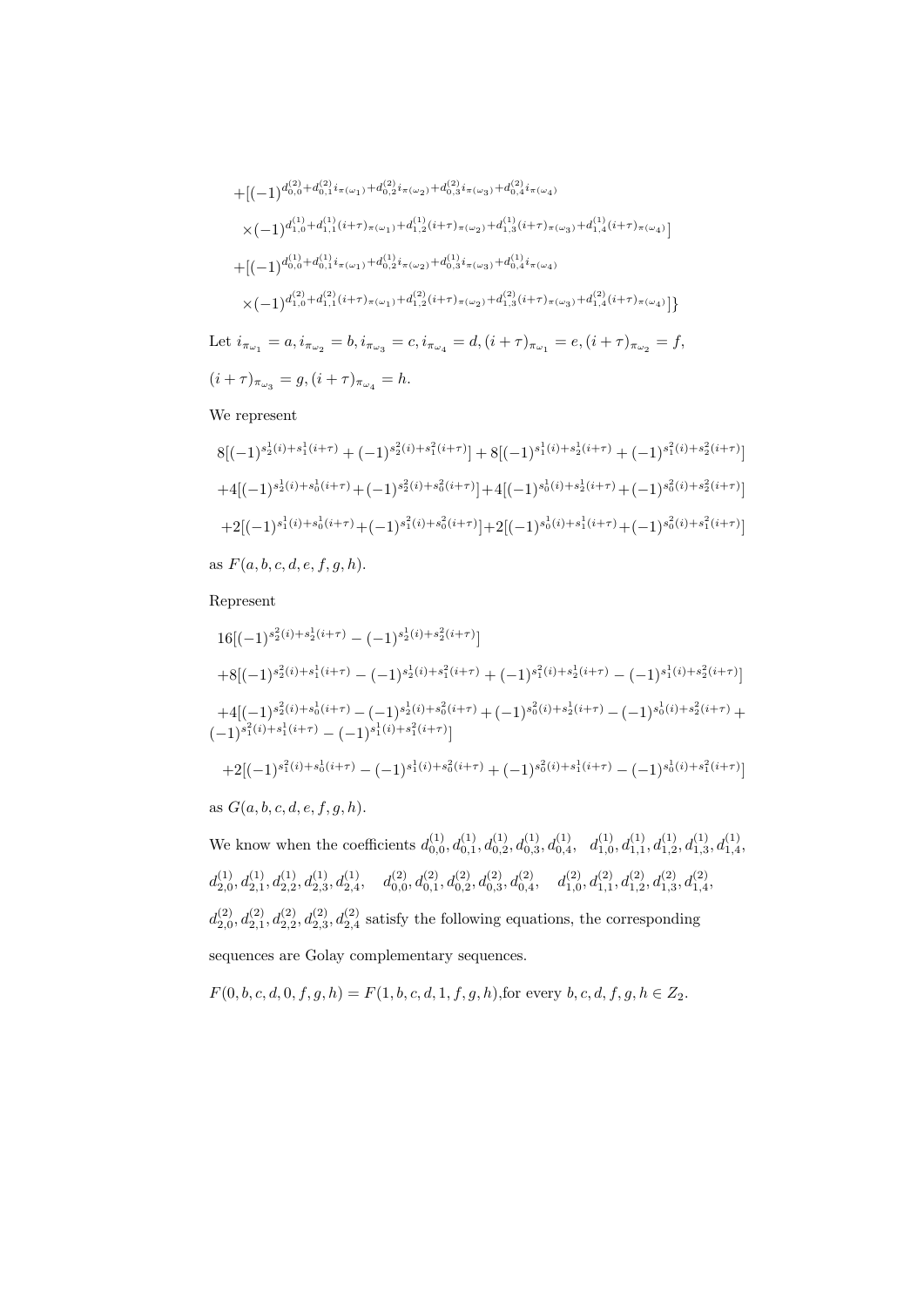$G(0, b, c, d, 0, f, g, h) = G(1, b, c, d, 1, f, g, h)$ , for every  $b, c, d, f, g, h \in Z_2$ .  $F(a, 0, c, d, e, 0, g, h) = F(a, 1, c, d, e, 1, g, h)$ , for every  $a, c, d, e, g, h \in Z_2$ .  $G(a, 0, c, d, e, 0, g, h) = G(a, 1, c, d, e, 1, g, h)$ , for every  $a, c, d, e, g, h \in Z_2$ .  $F(a, b, 0, d, e, f, 0, h) = F(a, b, 1, d, e, f, 1, h)$ , for every  $a, b, d, e, f, h \in Z_2$  $G(a, b, 0, d, e, f, 0, h) = G(a, b, 1, d, e, f, 1, h)$ , for every a, b, d, e, f,  $h \in Z_2$  $F(a, b, c, 0, e, f, g, 0) = F(a, b, c, 1, e, f, g, 1)$ , for every  $a, b, c, e, f, g \in Z_2$  $G(a, b, c, 0, e, f, g, 0) = G(a, b, c, 1, e, f, g, 1)$ , for every  $a, b, c, e, f, g \in Z_2$ By exhaust search, there are 25600 sets of  $\{d_{0,0}^{(1)}, d_{0,1}^{(1)}, d_{0,2}^{(1)}, d_{0,3}^{(1)}, d_{0,4}^{(1)}\}$  $d_{1,0}^{(1)}, d_{1,1}^{(1)}, d_{1,2}^{(1)}, d_{1,3}^{(1)}, d_{1,4}^{(1)}, \quad d_{2,0}^{(1)}, d_{2,1}^{(1)}, d_{2,2}^{(1)}, d_{2,3}^{(1)}, d_{2,4}^{(1)}, \quad d_{0,0}^{(2)}, d_{0,1}^{(2)}, d_{0,2}^{(2)}, d_{0,3}^{(2)}, d_{0,4}^{(2)},$  $d_{1,0}^{(2)}, d_{1,1}^{(2)}, d_{1,2}^{(2)}, d_{1,3}^{(2)}, d_{1,4}^{(2)}, d_{2,0}^{(2)}, d_{2,1}^{(2)}, d_{2,2}^{(2)}, d_{2,3}^{(2)}, d_{2,4}^{(2)}$  satisfying the above equations.

Some of the coefficients we found are shown here.

0 0 0 1 1 0 0 0 1 1 0 1 1 1 1 0 1 0 1 1 0 1 0 1 1 1 0 1 1 1, 0 0 1 0 1 0 1 1 1 1 0 1 1 1 1 0 1 1 0 1 0 0 1 1 1 1 1 1 0 1, 0 1 0 0 1 0 1 1 1 1 0 1 1 1 1 0 1 1 0 1 1 1 0 1 1 1 1 0 1 1, 0 1 1 0 0 0 1 1 1 1 1 1 1 1 1 0 1 1 1 0 1 1 1 0 1 0 1 1 0 1, 0 1 1 0 1 1 1 1 1 1 1 1 1 1 1 1 1 1 0 1 0 1 1 1 1 0 1 1 0 1, 1 0 0 1 1 1 1 1 1 1 1 1 1 1 1 1 0 1 1 1 0 1 0 1 1 0 1 0 1 1, 1 0 1 0 1 1 1 1 1 1 0 0 1 0 1 1 0 1 1 1 1 1 1 0 1 1 1 1 0 1, 1 1 0 0 1 0 1 1 1 1 1 1 0 0 1 0 1 0 1 1 0 1 1 0 1 0 1 0 1 1, 1 1 1 1 0 0 0 1 1 1 0 1 1 1 0 0 0 1 1 0 0 1 1 1 1 1 0 1 1 0, 1 1 1 1 1 0 0 0 1 1 0 1 1 1 1 1 0 1 1 1 0 1 0 1 1 0 1 0 1 1.

For the 64-QAM, if offset pairs are the Case VI, by exhaust search, there are 10048 sets coefficients satisfying the related equations. In the following,we list some of the coefficients.

|  |  | 0 0 0 0 0 1 0 1 0 0 0 0 0 1 0 1 1 1 0, |  |
|--|--|----------------------------------------|--|
|  |  | 0 0 0 0 0 1 1 1 1 1 1 0 1 0 0 1 0 0 1, |  |
|  |  | 0 1 0 1 1 0 1 0 1 0 1 1 1 0 0 1 1 1,   |  |
|  |  | 0 1 1 0 0 1 1 1 1 1 0 0 1 0 1 1 0 1 1, |  |
|  |  | 0 1 1 0 1 1 0 1 1 1 1 1 0 1 0 1 1 1 0, |  |
|  |  | 1 0 0 0 1 1 1 0 0 1 0 1 0 0 1 0 1 0,   |  |
|  |  | 1 0 1 0 0 1 0 0 1 1 1 1 0 1 1 1 0 0,   |  |
|  |  | 1 1 0 0 0 1 0 0 1 1 1 1 0 1 1 1 0 0,   |  |
|  |  | 1 1 1 0 1 1 0 0 1 1 1 1 0 1 1 1 0 1,   |  |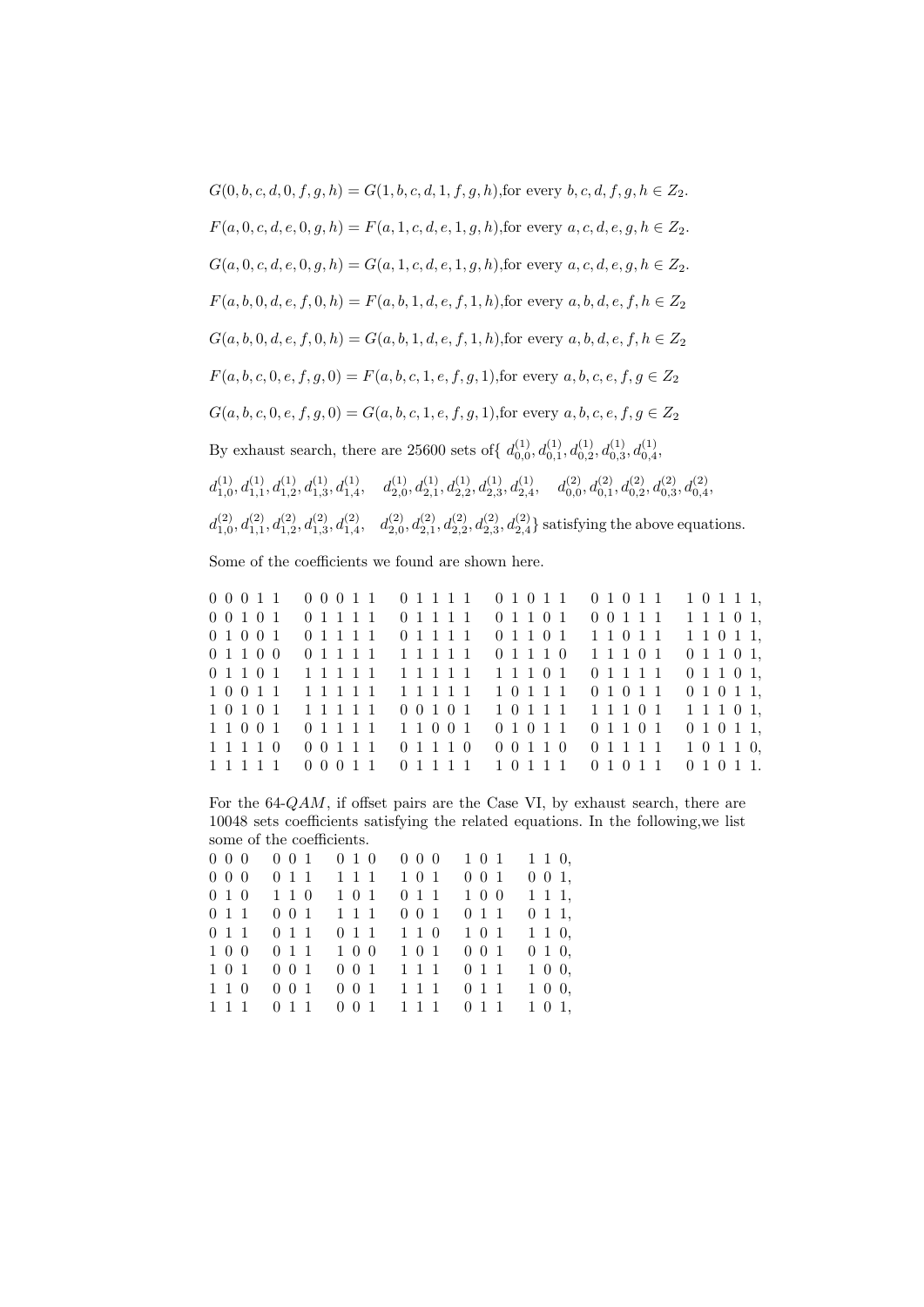#### 7 Conlusion

We have proposed a new method to judge whether the sequences constructed using new offset pairs over the QAM constellation are Golay complementary sequences. Based on this method and new offset pairs, we construct new Golay complementary sequences over 16-QAM constellation and 64-QAM constellation. By exhaust search,we also find 3840 offset pairs with discrete four terms and 736 offset pairs with continue two terms for constructing Golay complementary sequences over 16-QAM constellation, 25600 offset pairs with discrete four terms and 10048 offset pairs with continue two terms for constructing new Golay complementary sequences over 64-QAM constellation. Based on the method proposed in this paper, one can find many new Golay complementary sequences over  $M^2$ -QAM constellation and  $2M$ -Q-PAM constellation.

#### 8 Acknowledgment

This work was supported by National Science Foundation of China under grant No.60773002, the Project sponsored by SRF for ROCS, SEM, 863 Program (2007AA01Z472), and the 111 project (B08038). The authors are grateful to Miss Xiao Zhang and Mr.Haolei Qin for help.

#### References

- 1. Marcel J.E.Golay, "Complementary Series", IRE Transactions on Information Theory, 82-87, April, 1961.
- 2. J.A.Davis and J.Jedwab, "Peak to mean power control in OFDM, Golay complementary sequences, and Reed Muller codes", IEEE Trans. Inf. Theory, Vol.45, no.7,2397-2417, Nov,1999.
- 3. J.A.C.Bingham, "Multicarrier modulation for data transmission: An idea whose time has come," IEEE Commun. Mag, Vol28, 5-14, May 1990.
- 4. Kenneth G.Paterson, "Generalized Reed -Muller Codes and Power Control in OFDM Modulation', IEEE Transactions of Information Theory, Vol.46, No.1, 104- 120, January, 2000 .
- 5. K.G.Paterson and V. Tarokh, " On the existence and construction of good codes with low peak to average ratios," IEEE Trans. Inf. Theory, Vol.46, No.6, 1974-1987, Sep.2000.
- 6. V.Tarokn and H.Jafarkhani, "On the computation and reduction of the peak to average power ration in multicarrier communications', IEEE Trans. Commun, Vol. 48, No.1, 37-44, Jan.2000.
- 7. Cornelia Roring and Vahid Tarokh, "A Construction of OFDM 16-QAM Sequences Having Low Peak Powers", IEEE Transactions of Information Theory, Vol.47, No.5, 2091-2094, July,2001.